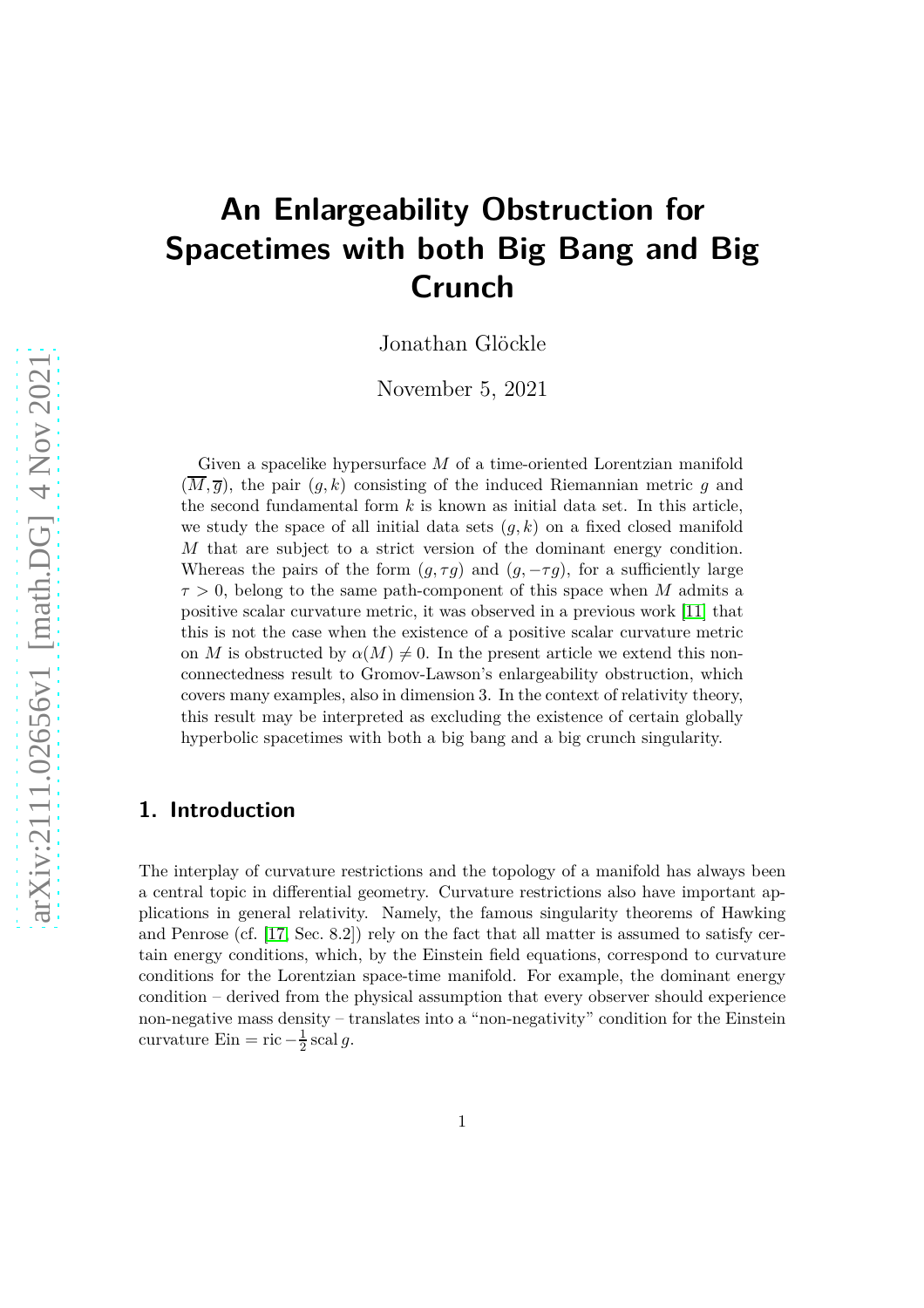A usual strategy for studying solutions of the Einstein equations is to look at time slices: Let *M* be a spacelike hypersurface of a time-oriented Lorentzian manifold  $(\overline{M}, \overline{q})$ . The Lorentzian metric  $\overline{q}$  induces on *M* a Riemannian metric *q* and a symmetric 2tensor  $k \in \Gamma(T^*M \otimes T^*M)$ , the second fundamental form of *M* with respect to the future-directed unit normal *e*0. The Gauß-Codazzi equations imply that the components  $\rho = \text{Ein}(e_0, e_0)$  and  $j = \text{Ein}(e_0, -) \in \Omega^1(M)$  of the Einstein curvature may be computed via the so-called *constraint equations*

<span id="page-1-0"></span>
$$
2\rho = \operatorname{scal}^g + (\operatorname{tr} k)^2 - ||k||^2
$$
  

$$
j = \operatorname{div} k - \operatorname{d} \operatorname{tr} k.
$$
 (1)

By the Einstein equations,  $\rho$  and *j* are determined by the distribution of matter:  $\rho$  is the *energy density* and *j* gets the interpretation of a *momentum density*. If  $\overline{q}$  satisfies the dominant energy condition, then  $\rho \ge ||j||$  everywhere on *M*. At least a partial converse of this is also true: Suppose that a pair (*g, k*) of metric and symmetric 2-tensor on *M* is such that *ρ* and *j* – determined by [\(1\)](#page-1-0) – satisfy the strict inequality  $\rho > ||j||$  on all of *M*. Then *M* embeds as a spacelike hypersurface into some time-oriented Lorentzian manifold  $(\overline{M}, \overline{q})$  subject to the dominant energy condition such that *q* is the induced metric and *k* is the induced second fundamental form. Therefore, we say that an *initial data set*  $(q, k)$  satisfies the *dominant energy condition* (dec) if  $\rho > ||q||$ . This condition plays a major role in the positive mass theorem.

If  $M \subseteq \overline{M}$  is totally geodesic, i.e. if  $k \equiv 0$ , then the dominant energy condition reduces to the condition that *g* has non-negative scalar curvature. Non-negative and even more so positive scalar curvature (psc) has been a vast field of study over the last decades, see e. g. [\[22\]](#page-27-0). Apart from minimal hypersurface techniques, most of these results were obtained by Dirac operator methods. For example, it was shown in [\[5\]](#page-25-0) and [\[7\]](#page-25-1) that the *C*∞-space  $\mathcal{R}^>(M)$  of psc metrics on a fixed closed spin manifold *M* of dimension *n* ≥ 6 has infinitely many non-trivial homotopy groups if it is non-empty.

In [\[11\]](#page-26-0), the author was able to transfer some of these psc results to the dominant energy setting. Namely, the non-trivial elements in  $\pi_k(\mathcal{R}^>(M))$  mentioned above give rise to non-trivial elements in  $\pi_{k+1}(\mathcal{I}^>(M))$ , where  $\mathcal{I}^>(M)$  denotes the space of initial data sets  $(g, k)$  on M subject to the strict version  $\rho > ||j||$  of the dominant energy condition. The proof relies on a suspension construction – associating to a psc metric a path of initial data sets strictly satisfying dec – and the computation of a family index of (Cliffordlinear) *Dirac-Witten operators*. These operators are a certain zero-order perturbation of Dirac operators. Their classical version dates back to Witten's spinorial proof of the positive mass theorem [\[24\]](#page-27-1) (cf. [\[21\]](#page-26-2) for a more detailed account of the proof).

In a some way, the comparison arguments between  $\pi_k(\mathcal{R}^>(M))$  and  $\pi_{k+1}(\mathcal{I}^>(M))$  still apply in the case  $k = -1$ . Here, statement is that  $\mathcal{I}^>(M)$  is not path-connected if *M* is a closed spin manifold with non-zero  $\alpha$ -index  $\alpha(M)$ . More precisely, the path-component *C*<sup>+</sup> that contains all data sets  $(g, \tau g) \in \mathcal{I}^>(M)$  for sufficiently large  $\tau > 0$  and the path-component  $C^-$  that contains  $(g, -\tau g)$  for large  $\tau > 0$  are distinct in this case.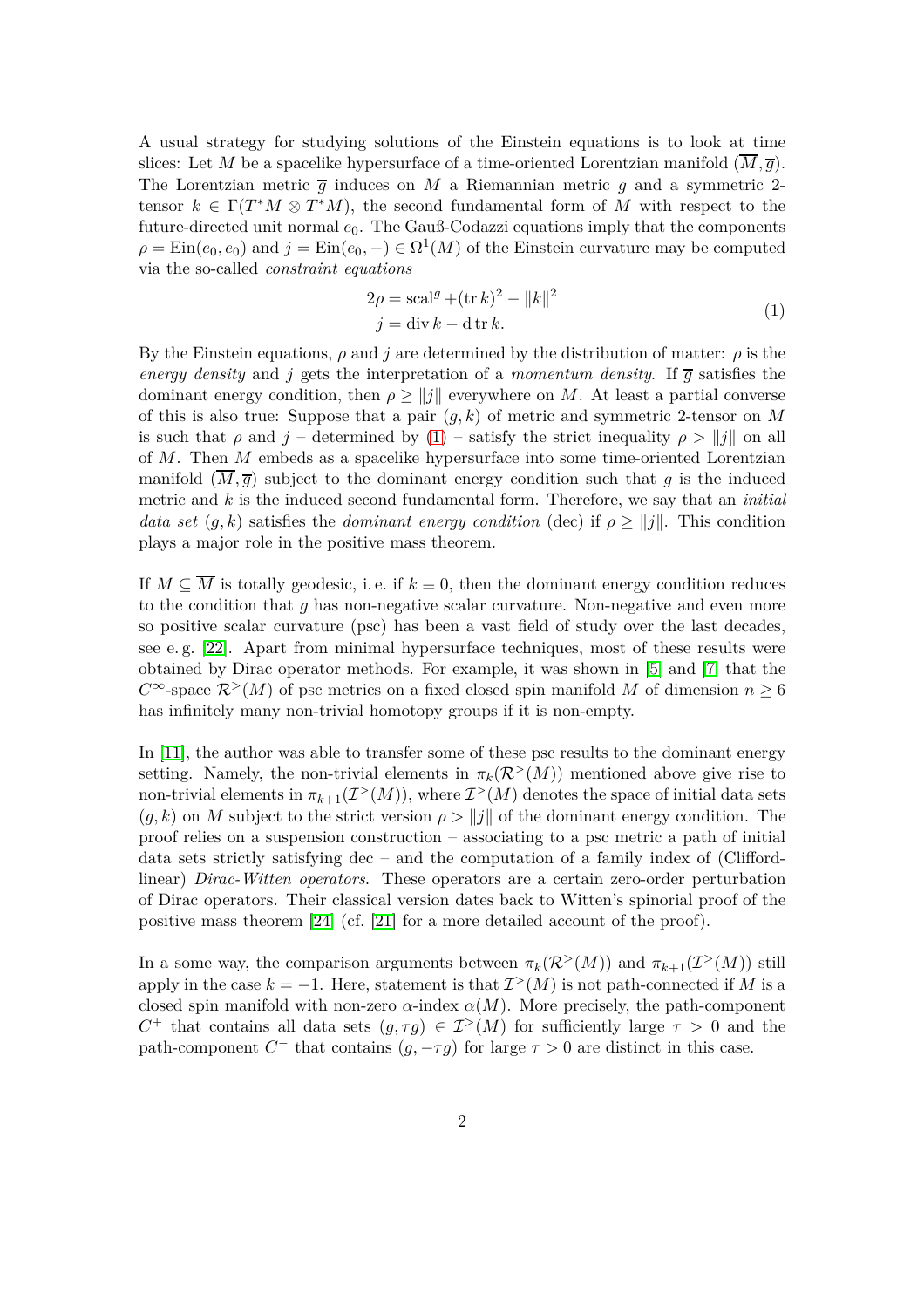This has a direct application to general relativity. Near a big bang singularity the initial data sets induced on spacelike hypersurfaces are expected to lie in  $C^+$ , whereas those near a big crunch singularity would belong to  $C$ <sup>-</sup>. Recall that a globally hyperbolic spacetime  $(\overline{M}, \overline{q})$  admits a foliation  $\overline{M} \cong M \times \mathbb{R}$  into spacelike (Cauchy) hypersurfaces  $M \times \{t\}$  by a famous theorem by Bernal and Sánchez [\[4\]](#page-25-2). Taking this together, we see that  $\alpha(M) \neq 0$  is not only an obstruction to psc but also an obstruction to the existence of a globally hyperbolic spacetime  $(\overline{M} \cong M \times \mathbb{R}, \overline{q})$  strictly satisfying dec and having both a big bang and a big crunch singularity. The slight drawback here – that we require  $(\overline{M}, \overline{g})$  to strictly satisfy dec meaning that on every spacelike hypersurface  $\rho > ||i||$  holds – is overcome in the recent article [\[1\]](#page-25-3) of Ammann and the author, where sufficient conditions for the removal of the strictness assumption are deduced. This passage from strict dec to dec is similar to the passage from positive scalar curvature to non-negative scalar curvature performed by Schick and Wraith [\[23\]](#page-27-2).

Unfortunately, precisely in the physically relevant spatial dimension  $n = 3$ , we always have  $\alpha(M) = 0$  as it is an element of  $KO^{-3}(\{*\}) = 0$ . It is the purpose of the present article to extend the result of [\[11\]](#page-26-0) to another (index theoretic) obstruction to positive scalar curvature that is also of use in the 3-dimensional case: enlargeability. The concept of enlargeability was first introduced by Gromov and Lawson [\[13\]](#page-26-3). There exist various versions, the most basic ones being the following. A closed Riemannian *n*-manifold  $(M, g)$  is called *enlargeable* if for every  $R > 0$  there exists a Riemannian covering of  $(M, g)$ that is "large" in the following sense: There exists a distance-non-increasing map to a standard sphere  $S<sup>n</sup>$  of radius  $R$  that is of non-zero degree. Despite being geometrically defined, the notion turns out to be homotopy invariant (in particular, independent of *g*), and thus provides a link between geometry and topology. Moreover, the class of enlargeable manifolds is rich. It contains all manifolds that carry a metric of non-positive sectional curvature, especially tori, and further examples may be constructed through products and direct sums. In the aforementioned article [\[13\]](#page-26-3) Gromov and Lawson show that spin manifolds do not carry a psc metric when they are *compactly enlargeable*, i. e. the coverings in the definition of enlargeability may be chosen to be finite-sheeted. Later they extended this both to (not necessarily compactly) enlargeable spin manifolds and, in dimensions  $n \leq 7$ , to compactly enlargeable (not necessarily spin) manifolds (cf. [\[14\]](#page-26-4)). In the present article we prove an initial data version of Gromov and Lawson's result:

**Main Theorem** (Theorem [5.3\)](#page-23-0). If *M* is an enlargeable spin manifold, then  $\mathcal{I}^>(M)$  is *not path-connected.* More precisely, the path-components  $C^+$  and  $C^-$  are distinct.

In fact, we prove this for the slighly more general notion of  $\hat{A}$ -area-enlargeability, cf. Definition [5.1.](#page-21-0) Similar to what has been stated above, this has the following consequence to general relativity: If *M* is an enlargeable spin manifold and  $(\overline{M} \cong M \times \mathbb{R}, \overline{g})$  a globally hyperbolic spacetime that strictly satisfies dec in the sense that  $\rho > ||j||$  on every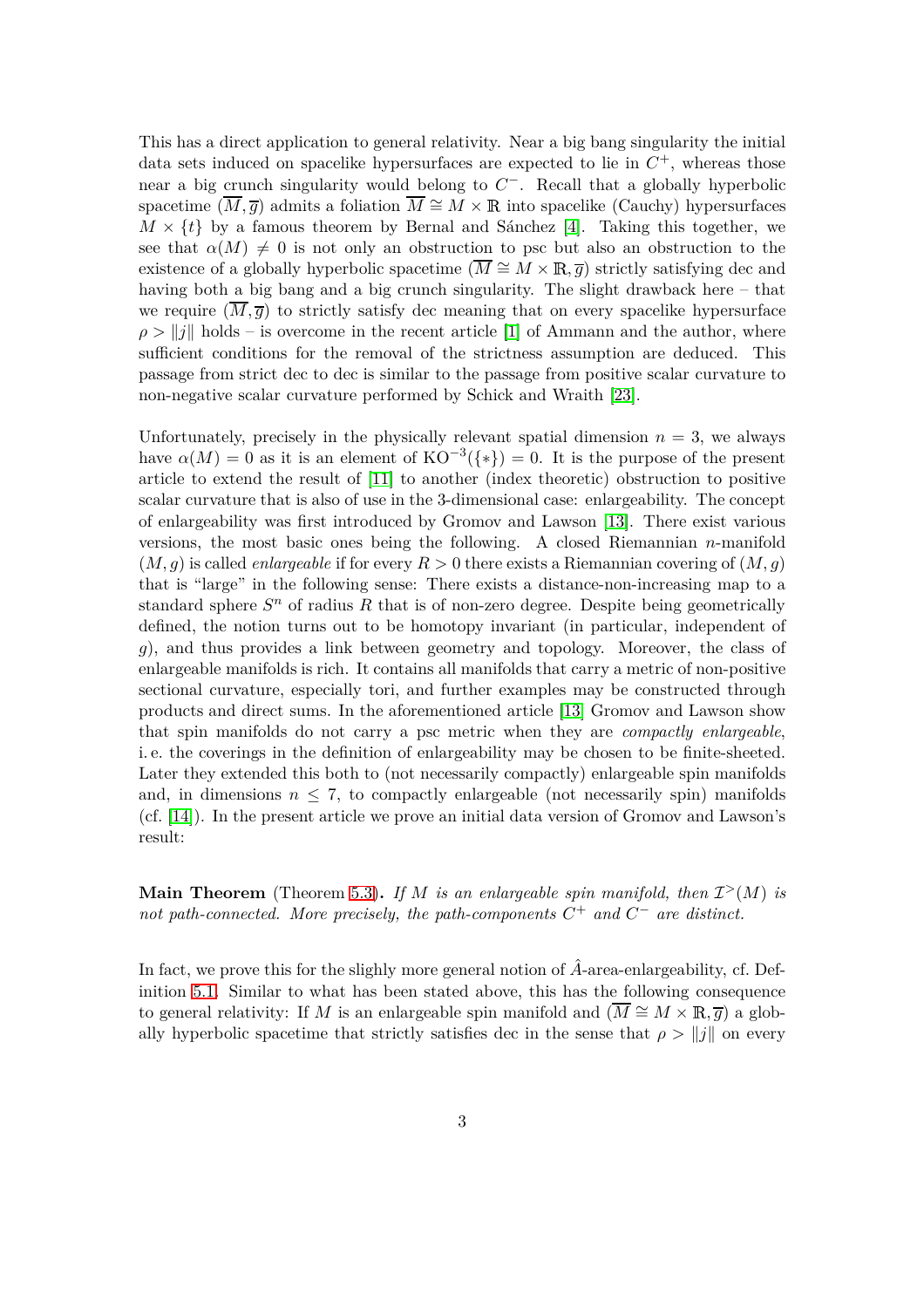spacelike hypersurface, then  $(\overline{M}, \overline{g})$  cannot have both a big bang and a big crunch singularity. In particular, this applies when  $M$  is a quotient of a  $(3$ -dimesional) torus, which is still considered to be within the range of physical observations of our universe, cf. [\[10\]](#page-26-5). Probably, the strictness condition can be removed under certain additional assumptions with techniques as in [\[1\]](#page-25-3) and [\[23\]](#page-27-2), but this is beyond the scope of this article.

Let us briefly discuss the idea of the proof in the case where *M* is even-dimensional and compactly enlargeable. From the (compact) enlargeability Gromov and Lawson construct a sequence of (finite-sheeted) coverings  $M_i \to M$  and complex vector bundles  $E_i \to$ *M*<sup>*i*</sup> with hermitian metric and metric connection such that the curvatures  $R^{E_i} \longrightarrow 0$  for *i* → ∞ and  $\hat{A}(M_i, E_i) \neq 0$  for all  $i \in \mathbb{N}$ . Thereby  $\hat{A}(M_i, E_i) = \int_{M_i} \hat{A}(TM_i) \wedge ch(E_i)$  is the  $E_i$ -twisted  $\hat{A}$ -genus, which is equal to the index of the  $E_i$ -twisted Dirac operator  $D^{E_i}$ by the Atiyah-Singer index theorem. Note that the existence of such a sequence of coverings and bundles is also the starting point of Hanke and Schick's proof that enlargeability implies non-triviality of the Rosenberg index  $\alpha_{\max}^{R}(M) \in KO^{-n}(C_{\max,R}^*\pi_1(M))$  [\[15,](#page-26-6) [16\]](#page-26-7). In our initial data setting, we need a suitable analog of  $D^{E_i}$ . This is provided by the twisted Dirac-Witten operator  $\overline{D}^{E_i} = D^{E_i} - \frac{1}{2} \text{tr}(k) e_0$ · defined on a certain  $E_i$ -twisted spinor bundle. This operator is associated to an initial data set (*g, k*) on *M<sup>i</sup>* (in our case it is pulled back from *M*) and satisfies the Schrödinger-Lichnerowicz type formula

$$
\left(\overline{D}^{E_i}\right)^2 \psi = \overline{\nabla}^* \overline{\nabla} \psi + \frac{1}{2} (\rho - e_0 \cdot j^{\sharp} \cdot) \psi + \mathcal{R}^{E_i} \psi.
$$

Hence, if the strict dominant energy condition  $\rho > ||j||$  holds, then  $\overline{D}^{E_i}$  is invertible for large enough  $i \in \mathbb{N}$ . In particular, given a metric q and a sufficiently large  $\tau >$ 0 the *twisted index difference* ind-diff<sup> $E_i$ </sup>( $(g, -\tau g)$ ,  $(g, \tau g)$ ), a spectral-flow-like invariant associated to a path  $\gamma$  of initial data sets from  $(g, -\tau g)$  to  $(g, \tau g)$ , vanishes for large  $i \in \mathbb{N}$  if the path  $\gamma$  may be chosen to lie within  $\mathcal{I}^>(M)$ . On the other hand, an index theorem shows that ind-diff<sup> $E_i((g, -\tau g), (g, \tau g)) = \hat{A}(M_i, E_i) \neq 0$  for all  $i \in \mathbb{N}$ . Thus it</sup> is not possible to connect  $(g, -\tau g)$  and  $(g, \tau g)$  by a path in  $\mathcal{I}^>(M)$ .

The article is structured as follows: We start off by describing how Dirac-Witten operators arise in a Lorentzian setup. In the second section, we construct the twisted index difference of Dirac-Witten operators using a framework laid out by Ebert [\[9\]](#page-26-8). This is a bit technical, as we also deal with non-compact manifolds so that we can later apply it to infinite covers  $M_i \to M$  as well. In fact, we construct a *relative twisted index difference*, relative meaning that it depends on the "difference" of two twist bundles  $E_i^{(0)}$  $E_i^{(0)}$  and  $E_i^{(1)}$ *i* that coincide outside a compact set. The third section is devoted to the proof of the (relative) index theorem ind-diff<sup> $E_i((g, -\tau g), (g, \tau g)) = \hat{A}(M_i, E_i)$ . In the last section we</sup> put the arguments together to prove the main theorem.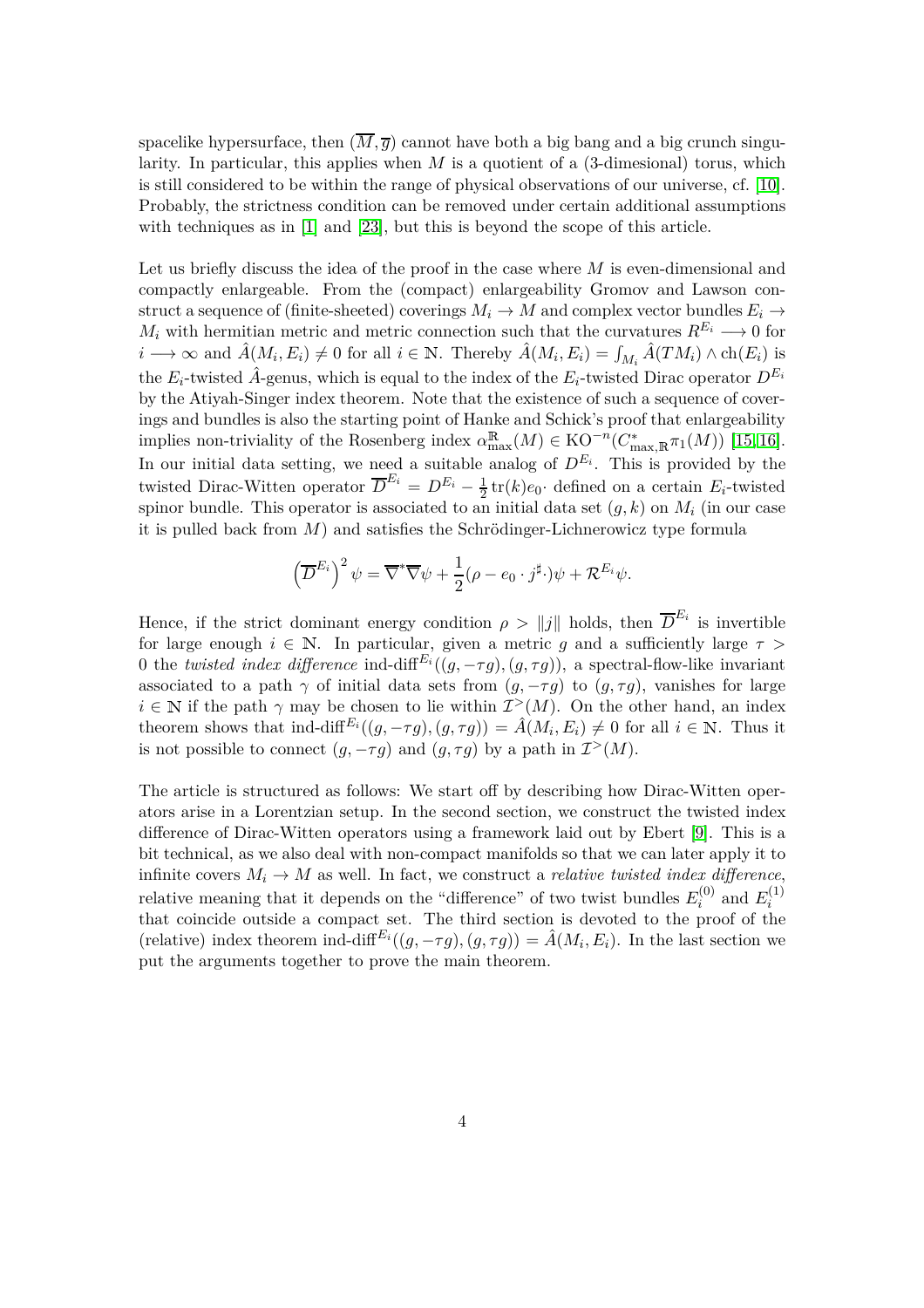#### **Acknowledgements**

I would like express my gratitude to Bernd Ammann, who came up with the idea for this project, for his ongoing support and encouragement. During its execution, I was supported by the SFB 1085 "Higher Invariants" funded by the DFG.

## **2. Lorentzian manifolds, initial data sets and Dirac-Witten operators**

Within this section, we want to recall several notions from Lorentzian geometry and thereby fix certain notations. Although the rest of the article could be understood to a very large extent without knowledge of the Lorentzian setup, the objects that we will be considering appear more naturally in this context, thus providing a better understanding.

Let us consider a Lorentzian manifold  $(\overline{M}, \overline{g})$  of dimension  $n + 1$ . We use the signature convention such that a generalized orthonormal basis  $e_0, e_1, \ldots, e_n$  satisfies  $\overline{g}(e_0, e_0)$  $-1$  and  $\overline{g}(e_i, e_i) = 1$  for  $1 \leq i \leq n$ . In particular, the induced metric *g* on a spacelike hypersurface  $M \subseteq \overline{M}$  will be Riemannian. In this context, we will denote by  $e_0$  a (generalized) unit normal on M. Usually, we will assume that  $\overline{M}$  is time-oriented and then we agree that  $e_0$  is future-pointing. Apart from the induced metric  $M$  will carry an induced second fundamental form  $k$  with respect to  $e_0$  that we define by

$$
\overline{\nabla}_X Y - \nabla_X Y = k(X, Y)e_0
$$

for all vectors fields  $X, Y \in \Gamma(TM)$ . Thereby,  $\overline{\nabla}$  denotes the Levi-Civita connection of  $(\overline{M}, \overline{g})$  and  $\nabla$  is the one of the hypersurface  $(M, g)$ . Pairs  $(g, k)$  consisting of a Riemannian metric *g* and a symmetric 2-tensor *k* will be called *initial data set*. Hence the above procedure provides an induced initial data set (*g, k*) on a spacelike hypersurface of a time-oriented Lorentzian manifold.

The *dominant energy condition* is the condition that for all future-causal vectors *V, W* of  $(\overline{M}, \overline{g})$ , the Einstein tensor Ein = ric  $-\frac{1}{2}$  scal  $\overline{g}$  satisfies Ein $(V, W) \geq 0$ . Equivalently, for every future-causal vector *V* the metric dual of  $\text{Ein}(V, -)$  is required to be past-causal. Applying this to the future-pointing unit normal  $e_0$  of a spacelike hypersurface M, we get  $\rho \ge ||j||$  for  $\rho = \text{Ein}(e_0, e_0)$  and  $j = \text{Ein}(e_0, -) \in \Omega^1(M)$ . As explained in the introduction,  $\rho$  and *j* are completely determined by the induced initial data set  $(q, k)$  on *M* via [\(1\)](#page-1-0).

<span id="page-4-0"></span>**Definition 2.1.** An initial data set (*g, k*) on a manifold *M* is said to satisfy the *dominant energy condition* if  $\rho \ge ||j||$  for  $\rho$  and *j* defined by [\(1\)](#page-1-0). It satisfies the *strict dominant*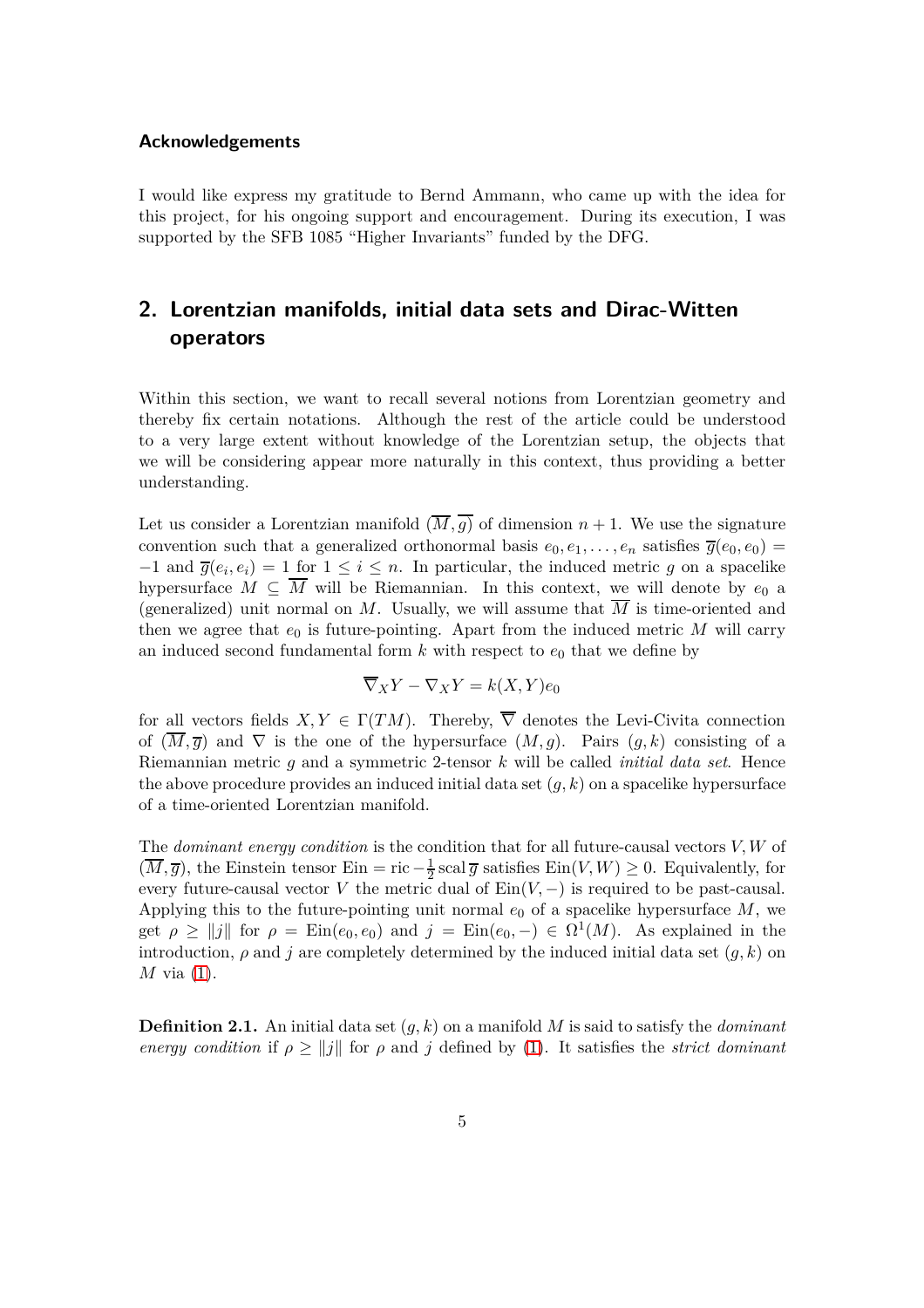*energy condition* if  $\rho > ||\mathbf{i}||$ . When *M* is compact, we denote by  $\mathcal{I}(M)$  the space of all initial data sets  $(g, k)$  on *M*, equipped with the  $C^{\infty}$ -topology of uniform convergence, and by  $\mathcal{I}^>(M)$  the subspace of those initial data sets strictly satisfying the dominant energy condition.

It should be noted that when *M* is compact of dimension  $n \geq 2$  and *g* is any metric on *M*, then  $(q, \tau q)$  and  $(q, -\tau q)$  satisfy the strict dominant energy condition once the function  $\tau > 0$  is large enough. In fact, in this case  $\rho > ||j||$  reduces to

<span id="page-5-0"></span>
$$
\frac{n(n-1)}{2}\tau^2 > -\frac{1}{2}\,\text{scal}^g + (n-1)\|\text{d}\tau\|,\tag{2}
$$

which can always be achieved by adding a constant to  $\tau$  that continuously depends on *g* (in  $C^{\infty}$ -topology). As, moreover, for fixed *g* the convex combination between some  $\tau > 0$  and the constant max( $\tau$ ) keeps satisfying [\(2\)](#page-5-0), all pairs of the form  $(q, \tau q)$  for  $\tau > 0$  belong to the same path-component  $C^+$  of  $\mathcal{I}^>(M)$ , likewise  $(g, -\tau g)$  all belong to the same path-component *C* <sup>−</sup>. When there exists a positive scalar curvature metric *g* on *M*, then the path  $[-1, 1] \rightarrow \mathcal{I}^>(M)$ ,  $t \mapsto (g, tg)$  shows that  $C^+ = C^-$ . For future reference, we also note that the question of whether  $C^+ = C^-$  satisfies a certain stability property:

<span id="page-5-2"></span>**Lemma 2.2.** Let M be a compact manifold such that the path-components  $C^+$  and  $C^$  $of$   $\mathcal{I}$ <sup>></sup>( $M$ ) *coincide. Then for any compact manifold*  $N$  *the path-components*  $C^+$  *and*  $C^$ *of*  $\mathcal{I}^>(M \times N)$  *agree as well.* 

*Proof.* Let us first consider pairs of product form, i. e.  $(g_M + g_N, k_M + k_N) \in I(M \times N)$ for  $(g_M, k_M) \in \mathcal{I}(M)$  and  $(g_N, k_N) \in \mathcal{I}(N)$ . For these we compute

$$
2\rho = \text{scal}^{g_M} + \text{scal}^{g_N} + (\text{tr}^{g_M}(k_M) + \text{tr}^{g_N}(k_N))^2 - ||k_M||_{g_M}^2 - ||k_N||_{g_N}^2
$$
  
=  $2\rho_M + 2\rho_N + 2\text{tr}^{g_M}(k_M)\text{tr}^{g_N}(k_N)$ 

and

$$
j = \text{div}^{g_M}(k_M) + \text{div}^{g_N}(k_N) - d(\text{tr}^{g_M}(k_M)) - d(\text{tr}^{g_N}(k_N))
$$
  
=  $j_M + j_N$ .

Hence, we obtain

<span id="page-5-1"></span>
$$
||j||^2 = ||j_M||_{g_M}^2 + ||j_N||_{g_N}^2 \le (||j_M||_{g_M} + ||j_N||_{g_N})^2
$$

and thus

$$
\rho - \|j\| \ge (\rho_M - \|j_M\|_{g_M}) + (\rho_N - \|j_N\|_{g_N}) + \operatorname{tr}^{g_M}(k_M) \operatorname{tr}^{g_N}(k_N). \tag{3}
$$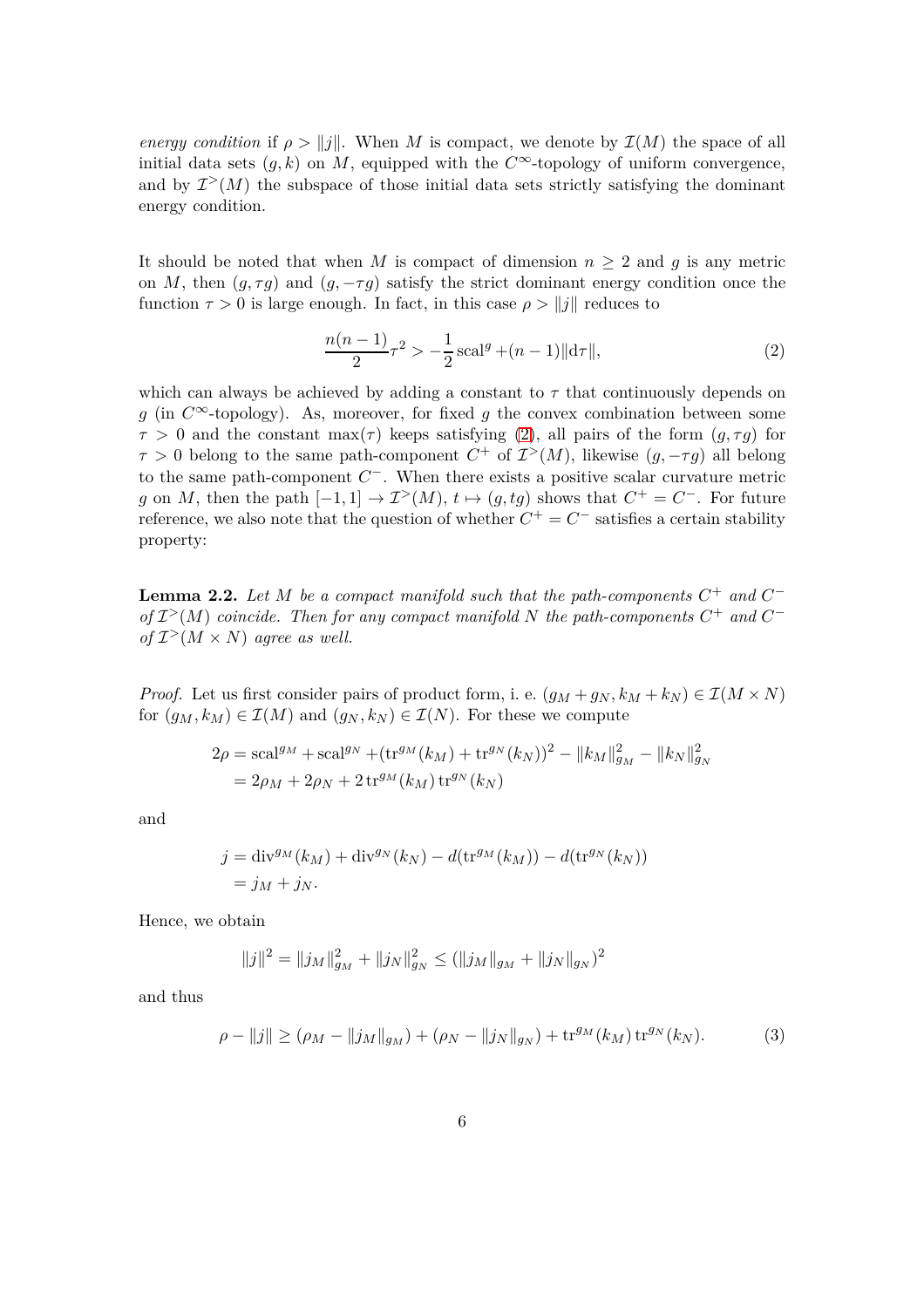Now, by assumption, for sufficiently large  $\tau > 0$  the pairs  $(g_M, -\tau g_M)$  and  $(g_M, \tau g_M)$  can be connected by a path  $t \mapsto \gamma_M(t) = (g_M(t), k_M(t))$  in  $\mathcal{I}^>(M)$ . By the discussion follow-ing Definition [2.1,](#page-4-0) we may assume that  $\tau$  is a constant. As the interval  $[-1, 1]$  is compact,  $\rho_M - ||j_M||_{g_M}$  attains a positive minimum. Replacing  $\gamma_M$  by  $\widetilde{\gamma_M} = (C^{-2}g_M, C^{-1}k_M)$ for some suitably chosen  $C > 0$ , we may assume that this minimum is larger than  $-\frac{1}{2}$  min<sub>*p*∈*N*</sub> scal<sup>g*N*</sup> (*p*). This is due to the fact, that in this rescaling  $\widetilde{\rho_M} = C^2 \rho_M$  and  $\left\| \frac{\tilde{\tilde{j}}_M}{\tilde{j}_M} \right\|_{\widetilde{g_M}}$  $= C^2 ||j_M||_{g_M}$ , indicating the rescaled quantities by  $\tilde{\cdot}$ .

The required path from  $(g_M + g_N, -\tau(g_M + g_N))$  to  $(g_M + g_N, \tau(g_M + g_N))$  can be easily pieced together from three segments:

$$
[-1, 1] \longrightarrow \mathcal{I}^{>}(M \times N)
$$
  
\n
$$
t \longmapsto \begin{cases} (g_M + g_N, -\tau g_M + (2t+1)\tau g_N) & t \in [-1, -\frac{1}{2}] \\ (g_M(2t) + g_N, k_M(2t)) & t \in [-\frac{1}{2}, \frac{1}{2}] \\ (g_M + g_N, \tau g_M + (2t-1)\tau g_N) & t \in [\frac{1}{2}, 1]. \end{cases}
$$

In the first section, both  $tr^{g_M}(k_M)$  and  $tr^{g_N}(k_N)$  are non-positive, so its product is non-negative. Furthermore, for the pair  $(g_N, (2t+1)g_N)$  with  $t \in [-1, -\frac{1}{2}]$  we have

$$
\rho_N - ||j_N||_{g_N} = \frac{1}{2} (\text{scal}^{g_N} + \dim(N)(\dim(N) - 1)(2t + 1)^2 \tau^2) \ge \frac{1}{2} \min_{p \in N} \text{scal}^{g_N}(p).
$$

By choice of the rescaling, we have that  $(g_M, -\tau g_M) = \gamma_M(-1)$  satisfies  $\rho_M - ||j_M||_{g_M} >$  $-\frac{1}{2}$  min<sub>*p*∈*N*</sub> scal<sup>g*N*</sup>(*p*), and so [\(3\)](#page-5-1) shows that the first section lies in  $\mathcal{I}^>(M \times N)$ . The same argument applies for the last section. In the middle section, the last term in [\(3\)](#page-5-1) is zero,  $\rho_N - ||j_N||_{g_N} \geq \frac{1}{2} \min_{p \in N} \text{scal}^{g_N}(p)$ , and so by our choice of rescaling, the pair is in  $\mathcal{I}^>(M \times N)$  for all  $\tilde{t} \in [-\frac{1}{2}]$  $\frac{1}{2}, \frac{1}{2}$  $\frac{1}{2}$ .  $\Box$ 

We conclude this section by a brief discussion of the Dirac-Witten operator. Assume that  $(\overline{M}, \overline{g})$  is a space- and time-oriented Lorentzian spin manifold. Let  $\Sigma \overline{M} \to \overline{M}$  be the classical spinor bundle of  $(\overline{M}, \overline{g})$ , i.e. the spinor bundle associated to an irreducible representation of  $\mathbb{C}l_{n,1}$ . A short summary of spin geometry in the semi-Riemannian setting can be found in [\[3\]](#page-25-4). Restricting this bundle to the spacelike hypersurface *M* yields the induced *hypersurface spinor bundle*  $\Sigma \overline{M}_{|M} \to M$ . The Levi-Civita connection of  $(\overline{M}, \overline{g})$  induces a connection  $\overline{\nabla}$  on  $\Sigma \overline{M}_{|M}$ , and the associated Dirac type operator  $\overline{D}\psi = \sum_{i=1}^n e_i \cdot \overline{\nabla}_{e_i} \psi$ , where  $(e_1, \ldots, e_n)$  is an local orthonormal frame of *TM*, is known as *Dirac-Witten operator*. It was first observed by Witten [\[24\]](#page-27-1) that it is linked to the dominant energy condition by a Schrödinger-Lichnerowicz type formula:

<span id="page-6-0"></span>
$$
\overline{D}^2 \psi = \overline{\nabla}^* \overline{\nabla} \psi + \frac{1}{2} (\rho - e_0 \cdot j^\sharp \cdot) \psi \tag{4}
$$

Here,  $\psi$  is any smooth section of  $\Sigma \overline{M}$  and  $-$ <sup>\*</sup> denotes the formal adjoint. The formula shows that the dominant energy condition implies that  $\overline{D}$  is positive and hence invertible.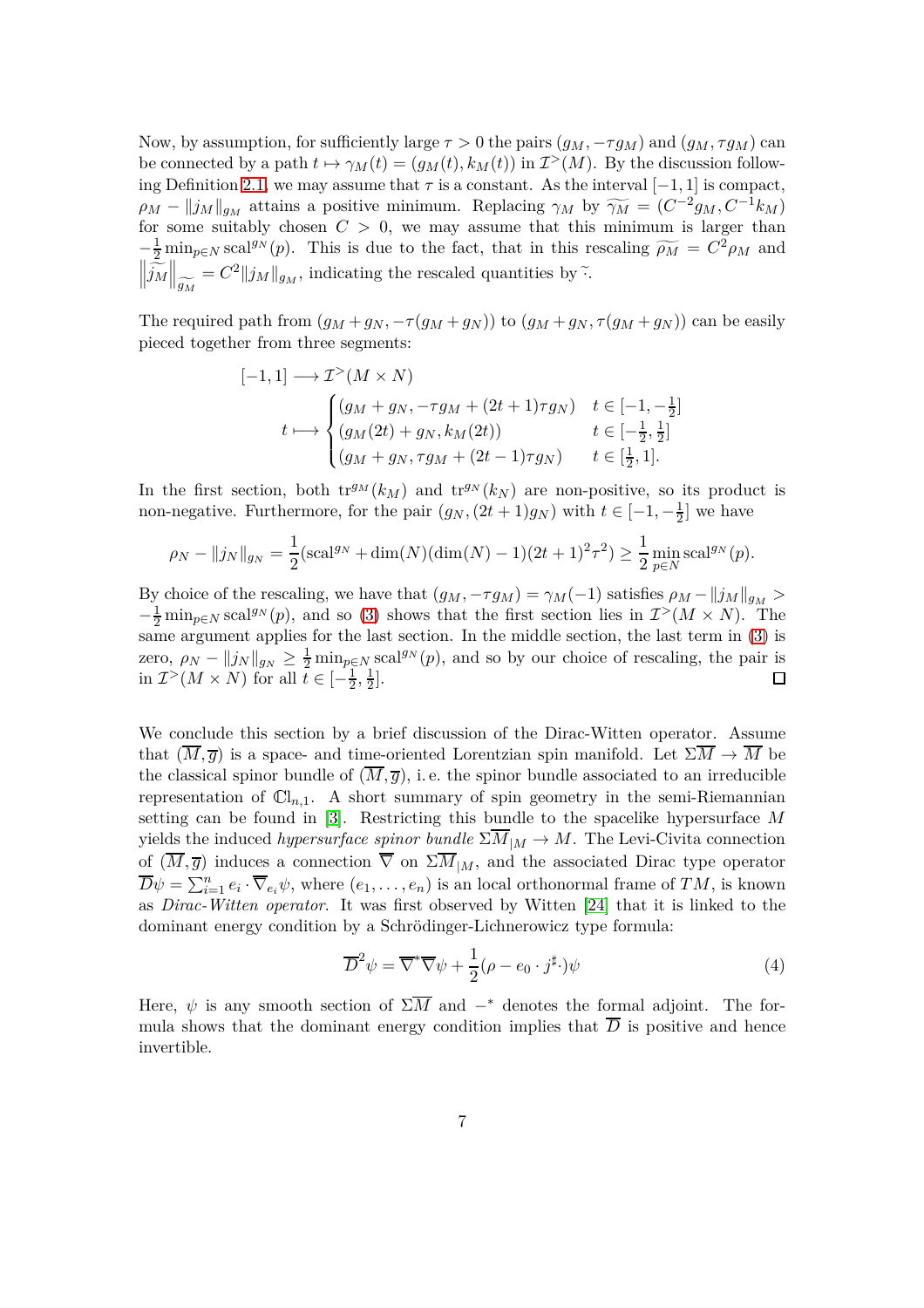It now turns out, that  $\overline{D}$  does not depend on the whole Lorentzian manifold  $(\overline{M}, \overline{g})$ , but only on induced initial data set  $(q, k)$  on *M*. In fact, denoting by  $e_0$  the futurepointing unit normal as above, we obtain an induced Spin(*n*)-principal bundle on *M* by pulling back the  $\text{Spin}_0(n,1)$ -principal bundle  $P_{\text{Spin}_0(n,1)}M_{|M}$  along the inclusion of frame bundles

$$
P_{\mathrm{SO}(n)}M \longrightarrow P_{\mathrm{SO}_0(n,1)}\overline{M}_{|M}
$$

$$
(e_1,\ldots,e_n) \longmapsto (e_0,e_1,\ldots,e_n).
$$

When  $n = 2m$  is even, there are two irreducible (ungraded)  $\mathbb{C}I_{n,1}$ -representations and either restricts to the unique irreducible (ungraded) representation of  $\mathbb{C}l_n$  along the inclusion<sup>[1](#page-7-0)</sup>  $\mathbb{C}l_n \hookrightarrow \mathbb{C}l_{n,1}$ . On associated bundles, this yields an isomorphism  $\Sigma \overline{M}_{|M} \cong$  $\Sigma M$ , where  $\Sigma M \to M$  is the classical spinor bundle on *M*. The difference between the two representations results in the fact that in one case multiplication by  $e_0$  is given by  $\omega = i^m e_1 \cdots e_n$ , whereas in the other case it is given by  $-\omega$ .

Apart from  $\nabla$ , there is another canonical connection on  $\Sigma M_{|M} \cong \Sigma M$ : the one induced by the Levi-Civita connection of  $(M, g)$ , called  $\nabla$ . Those two connections differ by a term depending on the second fundamental form, namely

$$
\overline{\nabla}_X \psi = \nabla_X \psi - \frac{1}{2} e_0 \cdot k(X, -)^\sharp \cdot \psi
$$

for  $\psi \in \Gamma(\Sigma M)$  and  $X \in TM$ . As a consequence, we obtain

$$
\overline{D}\psi = D\psi - \frac{1}{2}\operatorname{tr}(k)e_0 \cdot \psi
$$

for all  $\psi \in \Gamma(\Sigma M)$ , where *D* denotes the Dirac operator on  $\Sigma M$ .

Unlike the Dirac operator *D*, which – for even  $n = 2m$  – is odd with respect to the  $\mathbb{Z}/2\mathbb{Z}$ -grading defined by the volume element  $\omega$  of  $\Sigma M$ , there is no natural grading which is compatible with the Dirac-Witten operator in this case. As for index theory, however, such gradings are very useful, we consider a  $\mathbb{Z}/2\mathbb{Z}$ -graded version instead. We do so by replacing  $\Sigma \overline{M}$  with  $\overline{\Sigma M}$ , the bundle associated to the unique irreducible  $\mathbb{Z}/2\mathbb{Z}$  $\mathbb{Z}/2\mathbb{Z}$  $\mathbb{Z}/2\mathbb{Z}$ -graded  $\mathbb{C}I_{n,1}$ -representation<sup>2</sup>. This representation is obtained by summing the two irreducible ungraded <sup>C</sup>l*n,*1-representations and taking an appropriate grading. More precisely, starting with the irreducible representation with  $i^m e_0 \cdots e_n = \mathbb{1}$ , the other one can be obtained by replacing  $e_0$ · with  $-e_0$ ·, keeping the multiplication by the other basis vectors the same. Then the grading on the sum can be chosen as

<span id="page-7-2"></span>
$$
u = \begin{pmatrix} 0 & \omega \\ \omega & 0 \end{pmatrix} \tag{5}
$$

<sup>&</sup>lt;sup>1</sup>Some authors identify  $\mathbb{C}l_n$  with the subalgebra  $\mathbb{C}l_{n,1}^0$  instead, for instance this is used in [\[3\]](#page-25-4).

<span id="page-7-1"></span><span id="page-7-0"></span><sup>&</sup>lt;sup>2</sup>The grading on the Clifford algebra is given by the even-odd-grading. Note that then a  $\mathbb{Z}/2\mathbb{Z}$ -graded  $\mathbb{C} \mathbb{I}_{n,1}$ -representation is nothing else than an ungraded  $\mathbb{C} \mathbb{I}_{n,2}$ -representation.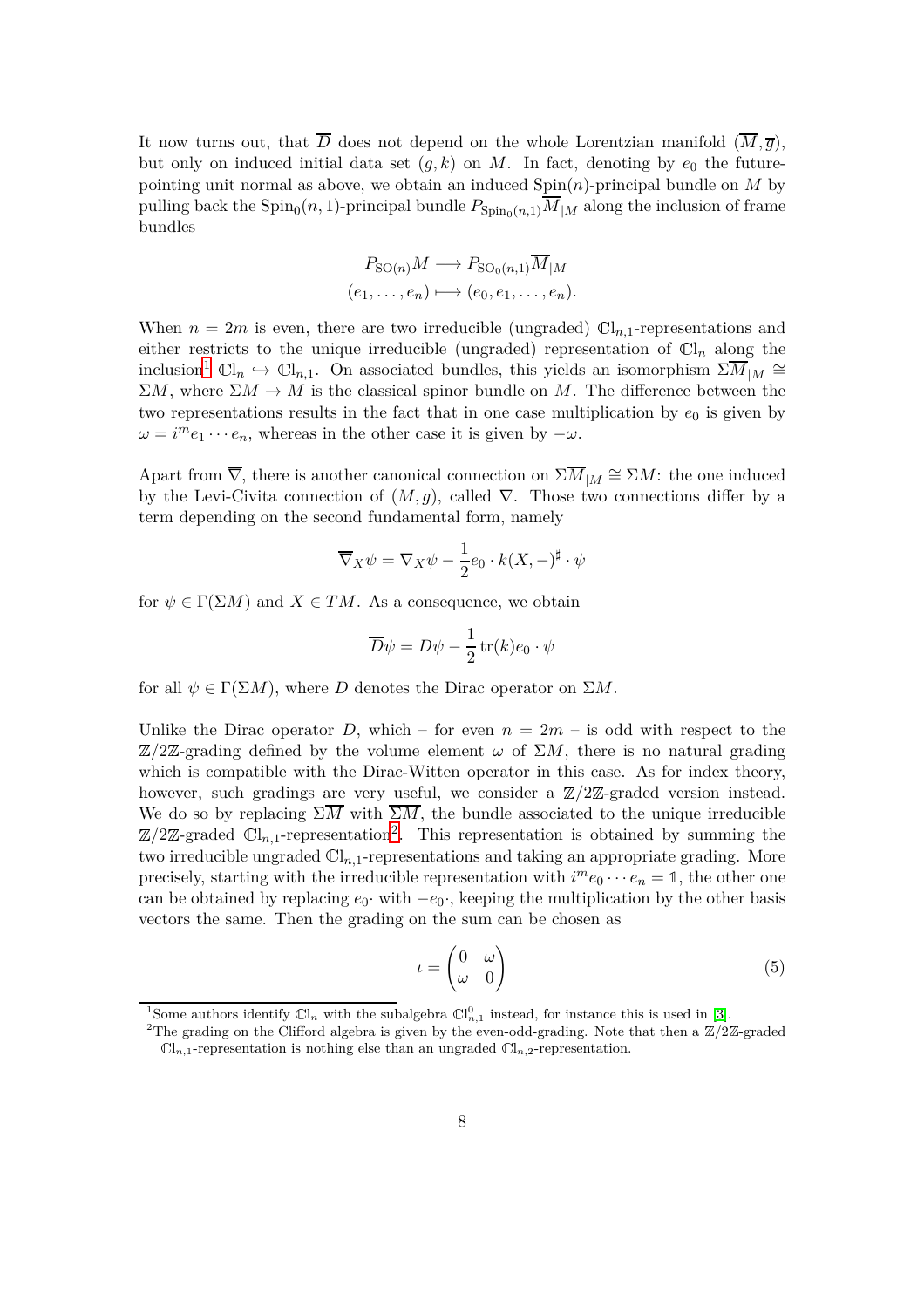for  $\omega = i^m e_1 \cdots e_n$  as above. As a consequence, there is an isomorphism  $\overline{\Sigma M}_{|M} \cong$  $\Sigma M \oplus \Sigma M$  such that the grading is given by [\(5\)](#page-7-2) and multiplication by  $e_0$  is given by

<span id="page-8-1"></span>
$$
e_0 \cdot = \begin{pmatrix} \omega & 0 \\ 0 & -\omega \end{pmatrix} . \tag{6}
$$

It should be noted that doubling the spinor bundle creates an additional symmetry:

<span id="page-8-0"></span>
$$
c_1 = \begin{pmatrix} i & 0 \\ 0 & -i \end{pmatrix} \tag{7}
$$

defines an odd  $\mathbb{C}I_1$ -action on  $\overline{\Sigma M}_{|M}$ , which has the property that it commutes with the Dirac-Witten operator. For this reason, the Dirac-Witten operator on this bundle is called <sup>C</sup>l1*-linear Dirac-Witten operator*.

#### **3. The twisted index difference for Dirac-Witten operators**

Let *M* be a connected spin manifold of even dimension  $n = 2m$ . We will not assume that *M* is compact. The necessity for also considering non-compact manifolds – although the main result is only concerned with compact ones – strives from the fact, that we will later be looking at coverings and we do not want to assume them to be finite. The aim of this section is to define a homotopy invariant for a path  $\gamma$ :  $(I, \partial I) \to (\mathcal{I}(M), \mathcal{I}^{> \mathcal{R}^E + c}(M)),$ where  $I = [-1, 1]$  and  $c > 0$ . This invariant will have the property of being zero if a representative of its homotopy class takes values only in  $\mathcal{I}^{>R^E+c}(M)$ . The way, it is constucted, is quite similar to the  $\overline{\alpha}$ -difference in [\[11\]](#page-26-0), yet it differs in the way that instead of real Clifford-linear spinors, it uses complex spinors with coefficients in a twist bundle. This is needed to make use of enlargeability.

To be able to define this also when *M* is non-compact, we need some extra care in the definition of  $\mathcal{I}(M)$ : It will be the space of pairs  $(g, k)$ , where g is a *complete* Riemannian metric and  $k \in \Gamma(T^*M \otimes T^*M)$  is symmetric. It carries the topology of uniform convergence of all derivatives on compact sets.  $\mathcal{I}^{\geq \mathcal{R}^E + c}(M)$  denotes the subspace of those pairs satisfying the dominant energy condition in the stricter sense  $\frac{1}{2}(\rho - ||j||) > ||\mathcal{R}^E|| + c$  (cf. [\(1\)](#page-1-0)), where  $\mathcal{R}^E$  is the curvature endomorphism of a twist bundle E.

The twist bundle *E* arises as a direct sum of two complex vector bundles  $E_0, E_1 \rightarrow$ *M* with hermitian metrics and metric connections, such that outside a compactum *K* they can be identified by an isometric and connection preserving bundle isomorphism  $\Psi: E_{0|M\setminus K} \to E_{1|M\setminus K}$ . If *M* is already compact, then, of course, we may take  $K = M$ and the compatibility condition becomes void.

The constuction of the desired homotopy invariant begins as follows: For a chosen (complete) Riemannian metric *q* on *M*, let  $\Sigma M$  be the classical complex spinor bundle asso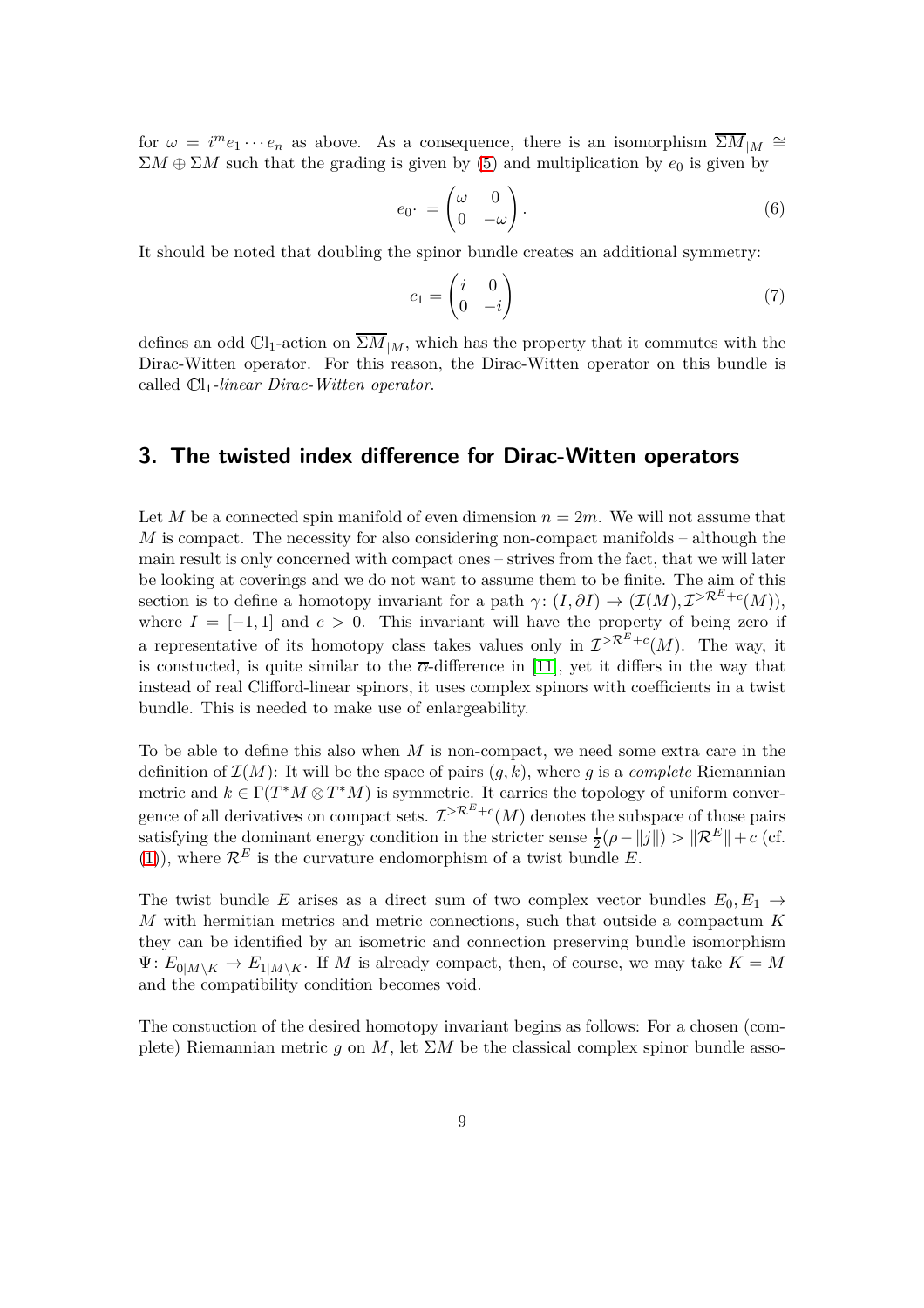ciated to the (topological) spin structure on *M*. We consider the double spinor bundle  $\overline{\Sigma}M \coloneqq \Sigma M \oplus \Sigma M$  with its direct sum hermitian metric. This carries a (self-adjoint)  $\mathbb{Z}/2\mathbb{Z}$ -grading *ι* and a (skew-adjoint) odd  $\mathbb{C}l_1$ -action  $c_1$  given by [\(5\)](#page-7-2) and [\(7\)](#page-8-0), respectively. Moreover,  $\overline{\Sigma}M$  admits an operator  $e_0$  defined by [\(6\)](#page-8-1), which is self-adjoint, odd and commutes with the  $\mathbb{C}l_1$ -action. If *D* is the Dirac operator of the double spinor bundle, then the  $\mathbb{C}l_1$ -linear Dirac-Witten operator

$$
\overline{D} = D - \frac{1}{2} \operatorname{tr}^g(k) e_0.
$$

is formally self-adjoint, odd and commutes with the  $\mathbb{C}l_1$ -action. We mean to associate a suitable (relative) index to it.

We now bring in the twist bundles. From  $E_0$  and  $E_1$ , we form the sum  $E = E_0 \oplus E_1$ , which we endow with the  $\mathbb{Z}/2\mathbb{Z}$ -grading

$$
\eta = \begin{pmatrix} \mathbb{1}_{E_0} & 0 \\ 0 & -\mathbb{1}_{E_1} \end{pmatrix}.
$$

On the twist bundle  $\overline{\Sigma}^E M := \overline{\Sigma}M \otimes E$ , we have a  $\mathbb{Z}/2\mathbb{Z}$ -grading  $\iota \otimes \eta$  and an odd  $\mathbb{C}l_1$ action  $c_1 \otimes \eta$ . The connections on  $\overline{\Sigma}_M^M$ ,  $E_0$  and  $E_1$  define a connection on  $\overline{\Sigma}^E M$ , giving rise to a twisted Dirac operator  $D^E$  and a twisted  $\mathbb{C}l_1$ -linear Dirac-Witten operator  $\overline{D}^E = D^E - \frac{1}{2} \text{tr}^g(k) e_0 \cdot \otimes \mathbb{1}_E$ , which is again formally self-adjoint, odd and commutes with the  $\mathbb{C}$ l<sub>1</sub>-action.

The assumption that  $E_0$  and  $E_1$  agree outside a compact set  $K$  leads to even more structure on the twisted bundle. Namely, we choose a smooth cut-off function  $\vartheta: M \to$ [0, 1] with compact support such that  $\vartheta \equiv 1$  on *K*. Then

$$
T = \iota \otimes \begin{pmatrix} 0 & -(1-\vartheta)i\Psi^{-1} \\ (1-\vartheta)i\Psi & 0 \end{pmatrix}
$$

is a self-adjoint, odd  $\mathbb{C} \mathbf{l}_1$ -linear operator that anti-commutes with  $\overline{D}^E$  away from  $\mathrm{supp}(\mathrm{d}\vartheta).$ Hence, for any  $\sigma > 0$ , the operator  $\overline{D}^E + \sigma T$  is again formally self-adjoint, odd and  $\mathbb{C}l_1$ linear and satisfies

$$
\left(\overline{D}^{E} + \sigma T\right)^{2} = \left(\overline{D}^{E}\right)^{2} + \sigma^{2}T^{2} \ge \sigma^{2}
$$
\n(8)

outside of supp( $\vartheta$ ). Note that if *M* itself is compact, then  $\vartheta \equiv 1$  is a possible choice, in which case  $T = 0$ .

We now consider a family of such operators. Here, a technical difficulty arises: The spinor bundle depends on the metric, so the operators act on different bundles. In order to link these bundles we employ a construction similar to the method of generalized cylinders [\[3\]](#page-25-4) and its futher development, the universal spinor bundle [\[20\]](#page-26-9). We start by recalling from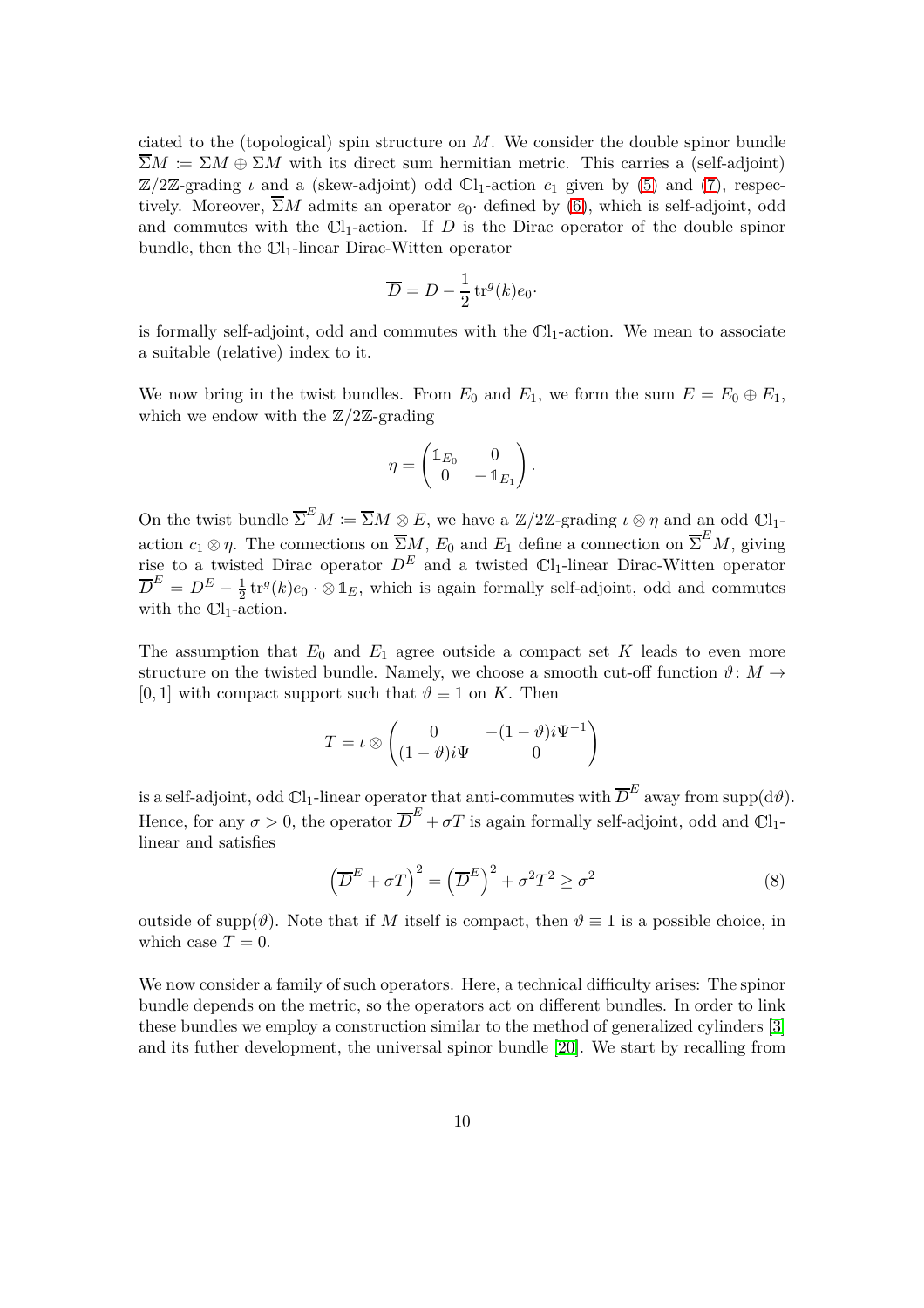[\[3\]](#page-25-4) that a topological spin structure is given by a double covering  $P_{\widetilde{\mathrm{GL}_+}(n)}M \to P_{\mathrm{GL}_+(n)}M$ of the principal bundle of positively oriented frames. Moreover, the map associating to a given basis the scalar product, for which this basis is orthonormal, gives rise to an SO(*n*)-principal bundle  $P_{\text{GL}_+(n)}M \to \bigodot^2_+ T^*M$ , where  $\bigodot^2_+ T^*M$  is the bundle of symmetric positive definite bilinear forms. Now, denoting by  $g = (g_t)_{t \in I}$  the family of complete Riemannian metrics obtained by looking at the first component of the path  $\gamma: I \to \mathcal{I}(M)$ , we form the pullback squares



Notice that the so-defined principal bundles, the  $SO(n)$ -principal bundle  $P_{SO(n)}(g_{\bullet}) \to$  $M \times I$  and the Spin(*n*)-principal bundle  $P_{Spin(n)}(g_{\bullet}) \to M \times I$ , are in general just continuous, not smooth, as we assumed the path  $\gamma: I \to \mathcal{I}(M)$  only to be continuous. However, when we restrict to a certain parameter  $t \in I$ , these give back the (smooth) principal bundles associated to the metric  $g_t$ , i.e. the following is a pullback diagram:

$$
P_{\text{Spin}(n)}(M, g_t) \longrightarrow P_{\text{Spin}(n)}(g_{\bullet})
$$
  
\n
$$
\downarrow \qquad \qquad \downarrow
$$
  
\n
$$
P_{\text{SO}(n)}(M, g_t) \longrightarrow P_{\text{SO}(n)}(g_{\bullet})
$$
  
\n
$$
\downarrow \qquad \qquad \downarrow
$$
  
\n
$$
M \xrightarrow{x \mapsto (x, t)} M \times I.
$$

By associating to  $P_{\text{Spin}(n)}(g_{\bullet})$  the double of the irreducible  $\mathbb{C}l_n$ -representation, we obtain a continuous bundle  $\overline{\Sigma}g_{\bullet}\to M\times I$  that restricts for each  $t\in I$  to the double spinor bundle  $\overline{\Sigma}(M, g_t) \to M$  for the metric  $g_t$ . Moreover, the twisted bundle  $\overline{\Sigma}^E g_{\bullet} := \overline{\Sigma} g_{\bullet} \otimes p^* E$ , where  $p: M \times I \to M$  is the canonical projection, restricts for fixed  $t \in I$  to the twisted bundle  $\overline{\Sigma}^E(M, g_t)$  considered above.

A single differential operator on a vector bundle is often best considered as an unbounded operator acting on the *L* 2 -space of sections of that bundle. The corresponding notion for families of operators acting on a family of vector bundles is that of a densely defined operator family on a continuous field of Hilbert spaces. This notion was developed by Ebert [\[9\]](#page-26-8) building on work by Dixmier and Douady [\[8\]](#page-26-10) and in the following we stick to his notation.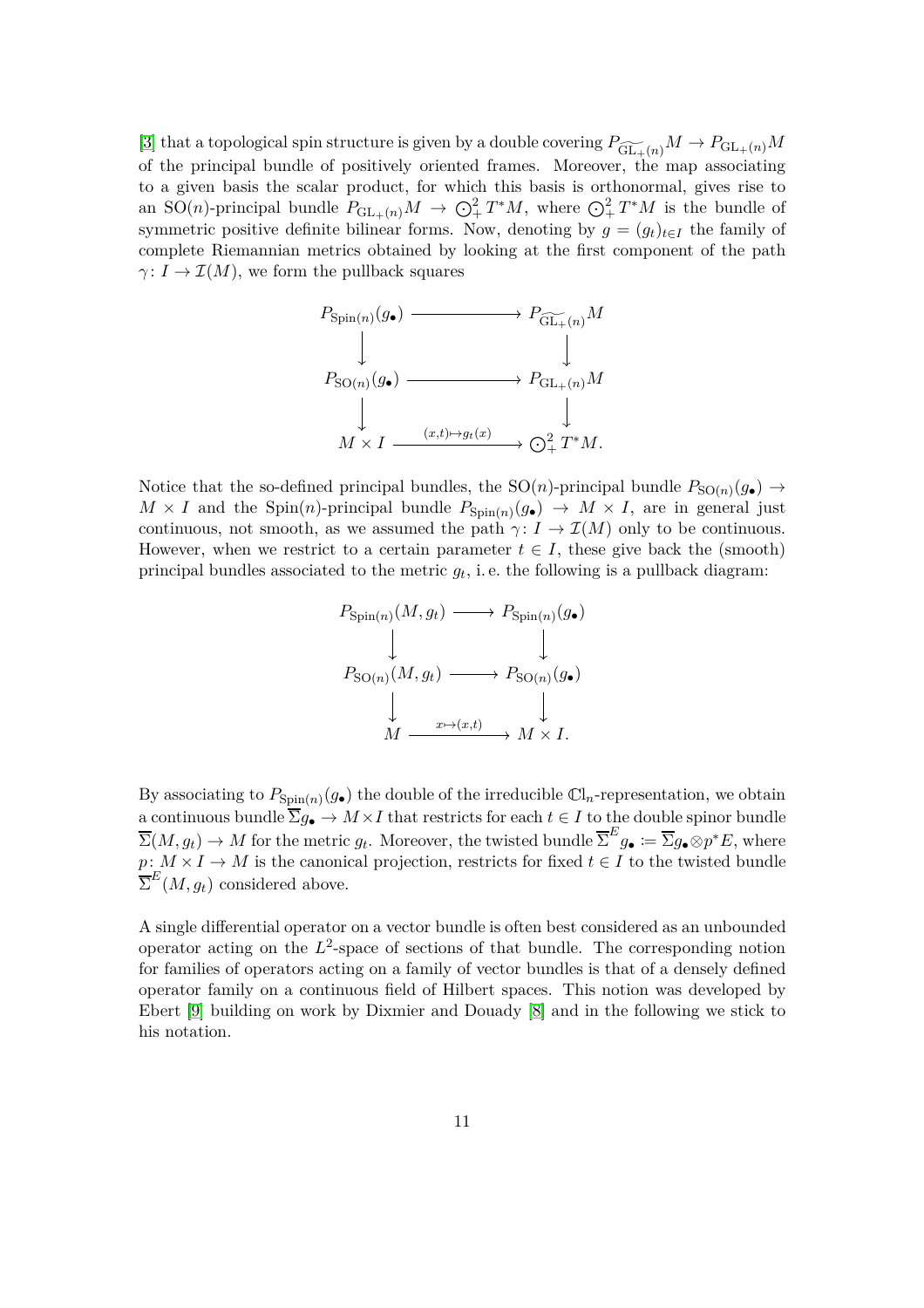We start by constructing a continuous field of Hilbert spaces with  $\mathbb{C}l_1$ -structure from the bundle  $\overline{\Sigma}^E g_{\bullet} \to M \times I$ . Roughly speaking, this consists of the spaces of  $L^2$ -sections of  $\sum_{i=1}^{E} g_i \rightarrow M$ , parametrized over  $t \in I$ , together with the datum of when a family  $(u_t)_{t \in I}$ of  $L^2$ -sections is continuous. It will be obtained as completion of an appropriate field of pre-Hilbert spaces: For each  $t \in I$  let

$$
V_t = C_c^{\infty}\left(M, \overline{\Sigma}^E(M, g_t)\right)
$$

be the space of smooth compactly supported sections and denote by

$$
\Lambda = \left\{ u \in C_c^0 \left( M \times I, \overline{\Sigma}^E g_\bullet \right) \middle| u_{|M \times \{t\}} \in V_t \text{ for all } t \in I \right\} \subseteq \prod_{t \in I} V_t
$$

the subset of those families of such sections that assemble into a compactly supported continuous section of the bundle  $\overline{\Sigma}^E g_{\bullet} \to M \times I$ .

**Lemma 3.1.** *Together with the*  $L^2$ -scalar product on  $V_t$ , the pair  $((V_t)_{t \in I}, \Lambda)$  defines a *continuous field of pre-Hilbert spaces.*

*Proof.* The first thing to show is that

$$
I \longrightarrow \mathbb{R}
$$
  

$$
t \longmapsto \int_M \langle u(x,t), v(x,t) \rangle \, dvol^{g_t}(x)
$$

is continuous for  $u, v \in \Lambda$ . By the definition of  $\Lambda$ , the functions  $(x, t) \mapsto ||u(x, t)||$ and hence  $x \mapsto \max_{t \in I} ||u(x, t)||$  are continuous and compactly supported, similarly for *v*. Thus, using the Cauchy-Schwarz inequality, the theorem of dominated convergence implies the desired continuity.

Secondly, we have to see that the restriction map  $\Lambda \to V_t$ ,  $u \mapsto u_{|M \times \{t\}}$  is dense for all  $t \in I$ . In fact, we will show surjectivity. So let  $u_t \in V_t$  be given. This defines a commutative diagram



whereby  $\overline{\Sigma}^E$  denotes the twisted double spinor bundle associated to the spin structure  $P_{\widetilde{\mathrm{GL}_+}(n)}M \to \mathbb{O}_+^2 T^*M$ . The twist is given by the pull back of *E* along  $\mathbb{O}_+^2 T^*M \to M$ . We wish to extend  $u_t$  to a smooth compactly supported section  $\tilde{u}$ , as this gives rise to a section  $u \in \Lambda$  restricting to  $u_t$ . As  $u_t$  is compactly supported, we can turn any smooth extension  $\tilde{u}$  into a compactly supported one by multiplying with a suitable cutoff function. We construct  $\tilde{u}$  by gluing local pieces using a partition of unity of  $\bigodot^2_+ T^*M$ :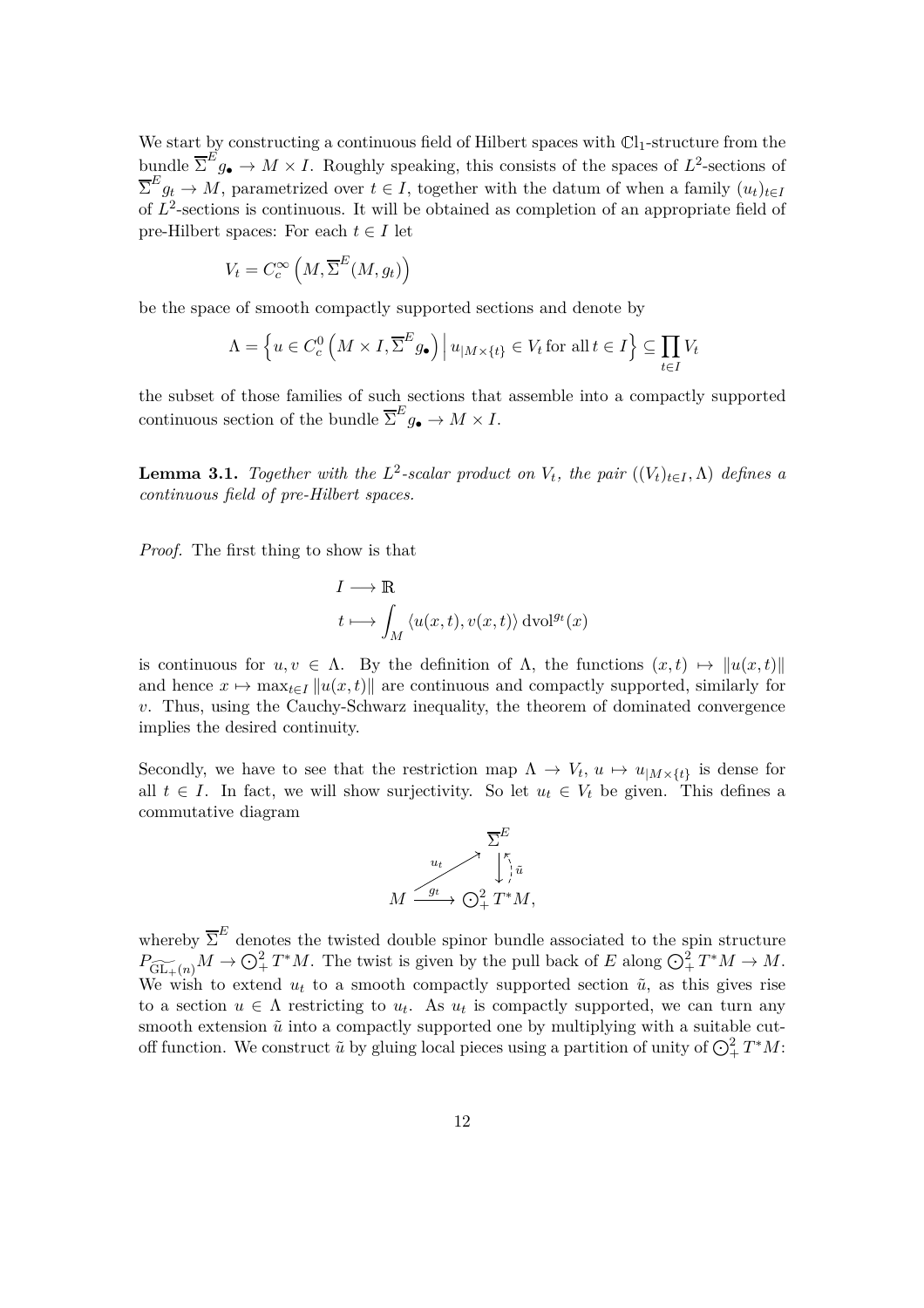For  $x \in M$ , let  $U \subseteq \bigodot^2_+ T^*M$  be an open neighborhood of  $g_t(x)$  with the property that there exists a section  $\varepsilon$  of  $P_{\widetilde{\text{GL}_+}(n)}M|_U \to U$ . Possibly restricting *U*, we may assume that  $\{g_t(x) | x \in \pi(U)\} \subseteq U$ , where  $\pi: \bigodot^2_+ T^*M \to M$  is the canonical projection. We now obtain an extension of  $u_t$  on U by taking the coefficients with respect to  $\varepsilon$  in the associated bundle  $\overline{\Sigma}^E_{\vert U} \to U$  to be constant along the fibers of  $\pi$ .  $\Box$ 

We will denote by  $(L^2(\overline{\Sigma}^E g_{\bullet}), \overline{\Lambda})$  the continuous field of Hilbert spaces obtained as completion of  $((V_t)_{t \in I}, \Lambda)$ . It is clear that it carries a  $\mathbb{C}l_1$ -structure induced by the  $\mathbb{Z}/2\mathbb{Z}$ -grading  $\iota \otimes \eta$  and the Clifford multiplication  $c_1 \otimes \eta$ . Next, we want to see how  $\overline{D}^E + \sigma T$  defines an unbounded operator family on  $(L^2(\overline{\Sigma}^E g_{\bullet}), \overline{\Lambda})$  and establish its main analytic properties with the goal to associate a suitable index to it.

**Lemma 3.2.** *The operators*  $\overline{D}_t^E + \sigma_t T$ :  $V_t \to V_t$  for  $t \in I$  assemble to a densely defined *operator family on*  $(L^2(\overline{\Sigma}^E g_{\bullet}), \overline{\Lambda})$  *with initial domain*  $((V_t)_{t \in I}, \Lambda)$ *.* 

*Proof.* We have to show that  $\overline{D}_{\bullet}^{E} + \overline{\sigma}^{T}$  maps sections  $u \in \Lambda$  to sections in  $\overline{\Lambda}$ . We will show that  $(\overline{D}_{\bullet}^E + \sigma T)u \in \Lambda \subseteq \overline{\Lambda}$ . The only thing that is not clear here is that  $(\overline{D}_{\bullet}^E + \sigma T)u$  is a continuous section of  $\overline{\Sigma}^E g_{\bullet} \to M \times I$ . This boils down to showing that  $D_{\bullet}^{E}u$  is a continuous section, where  $D_{\bullet}^{E}$  is fiberwise the twisted Dirac operator as above. As continuity may be checked locally, we can restrict our attention to an open subset of  $M \times I$ , where there exists a continuous section  $\varepsilon$  of  $P_{\text{Spin}(n)}(g_{\bullet}) \to M \times I$ . The associated orthonormal frame will be called  $(e_1, \ldots, e_n)$ . Assuming that *u* can be written as a tensor product  $\Psi \otimes e$  with  $\Psi$  a section of  $\overline{\Sigma}g_{\bullet} \to M \times I$  and *e* a section of  $p^*E \to M \times I$  (in general, *u* will be a sum of such) and expressing  $\Psi = [\varepsilon, \psi]$ , we have

$$
D_{\bullet}^{E}u = \sum_{i=1}^{n} \left[ \varepsilon, e_{i} \cdot \partial_{e_{i}} \psi + \sum_{j,k=1}^{n} \frac{1}{2} g_{\bullet}(\nabla_{e_{i}}^{g_{\bullet}} e_{j}, e_{k}) e_{i} \cdot e_{j} \cdot e_{k} \cdot \psi \right] \otimes e + \sum_{i=1}^{n} (e_{i} \cdot \Psi) \otimes \nabla_{e_{i}}^{E} e.
$$

This expression is continuous as we assumed that the family  $(g_t)_{t \in I}$  and its derivatives to be uniformly continuous on all compact sets, which particularly implies that the Christoffel symbols are uniformly continuous on compact sets.  $\Box$ 

<span id="page-12-0"></span>The closure of this operator family will be denoted by  $\overline{D}_{\bullet}^{E} + \sigma T$ : dom $(\overline{D}_{\bullet}^{E} + \sigma T) \rightarrow$  $(L^2(\overline{\Sigma}^E g_{\bullet}), \overline{\Lambda}).$ 

**Lemma 3.3.** *The unbounded operator family*  $\overline{D}_{\bullet}^{E} + \sigma T$  *is self-adjoint.* 

*Proof.* By definition, this is the case if and only if the operators  $\overline{D}_t^E + \sigma T$  are self-adjoint and regular for each  $t \in I$ . A sufficient criterion for this is the existence of a coercive,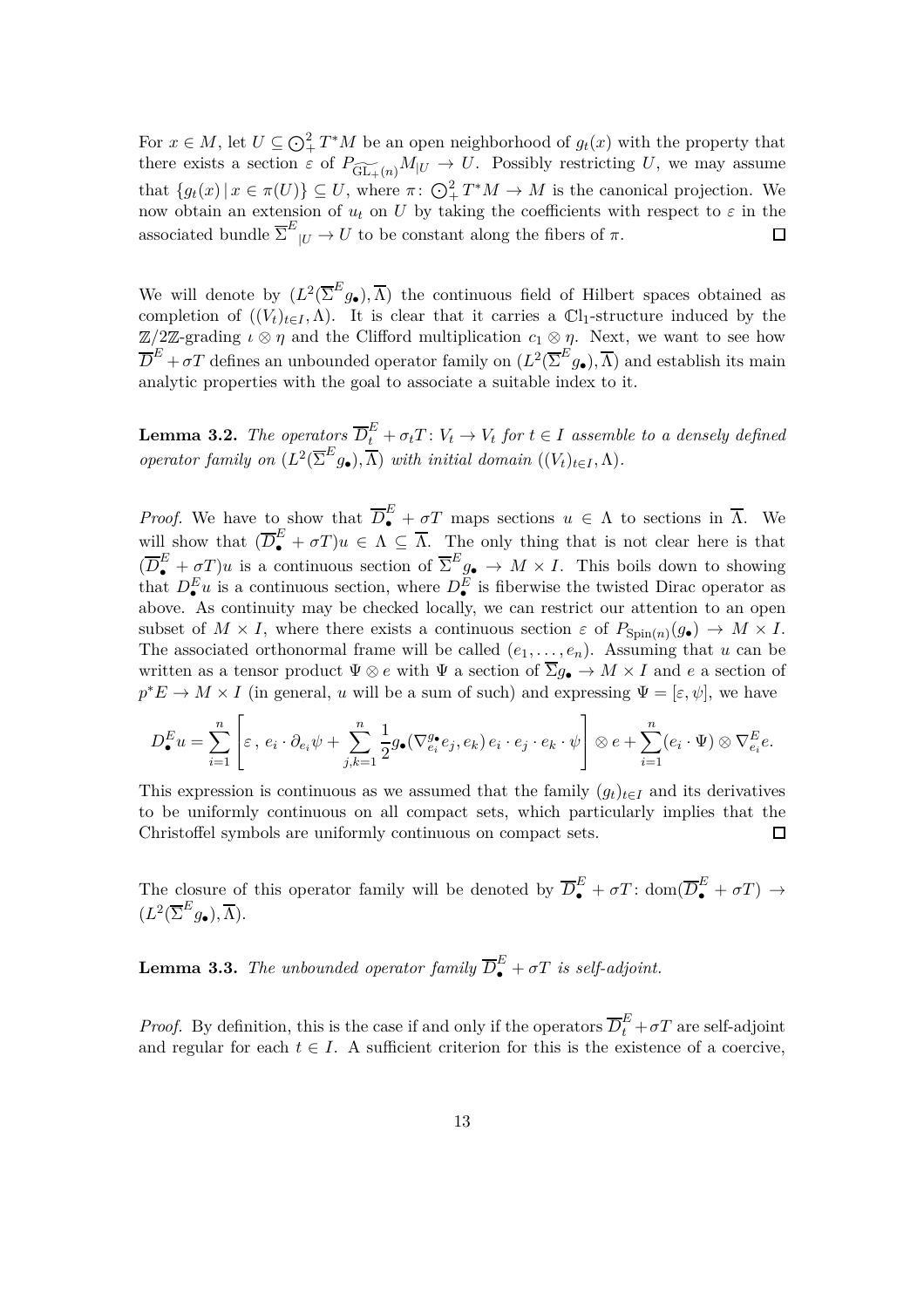i. e. bounded below and proper, smooth function  $h_t: M \to \mathbb{R}$ , such that the commutator  $[\overline{D}_t^E + \sigma_t T, h_t]$  is bounded, cf. [\[9,](#page-26-8) Thm. 1.14].

For some fixed  $x_0 \in M$ , we consider the distance function  $d_t(x) = \text{dist}^{g_t}(x_0, x)$ . This is bounded below by 0. As  $g_t$  is complete, by the theorem of Hopf-Rinow,  $d_t$  is proper. Yet  $d_t$  is not smooth, only a Lipschitz function, with Lipschitz constant 1. The desired function  $h_t$  can now be obtained by suitably smoothing  $d_t$  out. For example, using the main theorem of [\[2\]](#page-25-5), we obtain the existence of a smooth function  $h_t$  with  $\sup_{x \in M} |h_t(x)$  $d_t(x) \leq \varepsilon$  and Lipschitz constant  $1 + \varepsilon$  (for any  $\varepsilon > 0$ ). The first condition ensures that  $h_t$  is also bounded below and proper, whereas the second one implies that  $[\overline{D}_t^E +$  $\sigma_t T$ ,  $h_t$  is bounded by  $1 + \varepsilon$ , as the principal symbol of  $\overline{D}_t^E + \sigma_t T$  is given by Clifford multiplication.  $\Box$ 

<span id="page-13-0"></span>**Proposition 3.4.** *The self-adjoint unbounded operator family*  $\overline{D}_{\bullet}^{E} + \sigma T$  *is a Fredholm family.*

*Proof.* The first thing to note is that  $\overline{D}_{\bullet}^{E} + \sigma T$  arises as closure of a formally self-adjoint *elliptic* differential operator of order 1 on the bundle  $\overline{\Sigma}^E g_{\bullet} \to M \times I$ . In view of [\[9,](#page-26-8) Thm. 2.41], the statement is basically a consequence of the fact that  $(\overline{D}_{\bullet}^E + \sigma T)^2 \ge \sigma^2$  outside the compact set supp $(\vartheta) \times I$ . However, we are not precisely in the setting of Ebert's article. Namely, the bundle  $\overline{\Sigma}^E g_{\bullet} \to M \times I$  is only continuous and not smooth; but this lower regularity does not affect the proofs. Moreover, we have not yet established the existence of a smooth coercive function  $h: M \times I \to \mathbb{R}$  such that  $[\overline{D}_{\bullet}^E + \sigma T, h]$  is bounded – and we will not do so.

Instead, we note that *h* serves only two purposes. Firstly, it (again) shows that the operator family is self-adjoint, as the functions  $h(-, t)$  can play the role of the  $h_t$  above. Secondly, it serves as a basis for constructing a compactly supported smooth function  $f: M \times I \to \mathbb{R}$  such that  $(\overline{D}_{\bullet}^E + \sigma T)^2 + f^2 \geq \sigma^2$  everywhere on  $M \times I$  and  $\|[\overline{D}_{\bullet}^E + \sigma T, f]\| \leq$ *σ* 2  $\frac{r^2}{2}$ , which is needed in the proof of Fredholmness. So we may just construct such a function *f* directly.

For any  $t \in I$ , let  $R_t$  be chosen such that  $\text{supp}(\vartheta) \subseteq B_{R_t}^{g_t}$  $R_t^{gt}(x_0)$  and  $h_t$  a function as above (for  $\varepsilon \leq \frac{1}{3}$ ). Furthermore, we choose a smooth cut-off function  $\Psi: \mathbb{R} \to [0,1]$  with  $\Psi(r) = \sigma$  for  $r \leq 1$  and  $|\Psi'(r)| \leq \frac{\sigma^2}{3}$  $\frac{f^2}{3}$  for all  $r \in \mathbb{R}$ . Denote by *L* a number such that  $\Psi \equiv 0$  on  $[L, \infty)$ . Now, let  $f_t(x) = \Psi(h_t(x) - R_t)$ . Note that  $f_t \equiv \sigma$  on supp( $\vartheta$ ), as  $h_t(x) \leq d_t(x) + \varepsilon < R_t + 1$  for all  $x \in \text{supp}(\vartheta)$ .

Continuity of  $(g_s)_{s \in I}$  allows us to choose  $\delta_t > 0$  such that  $||g_s^{-1}||_{g_t} \le$  $\sqrt{9}$ 8  $\big)^2$  for all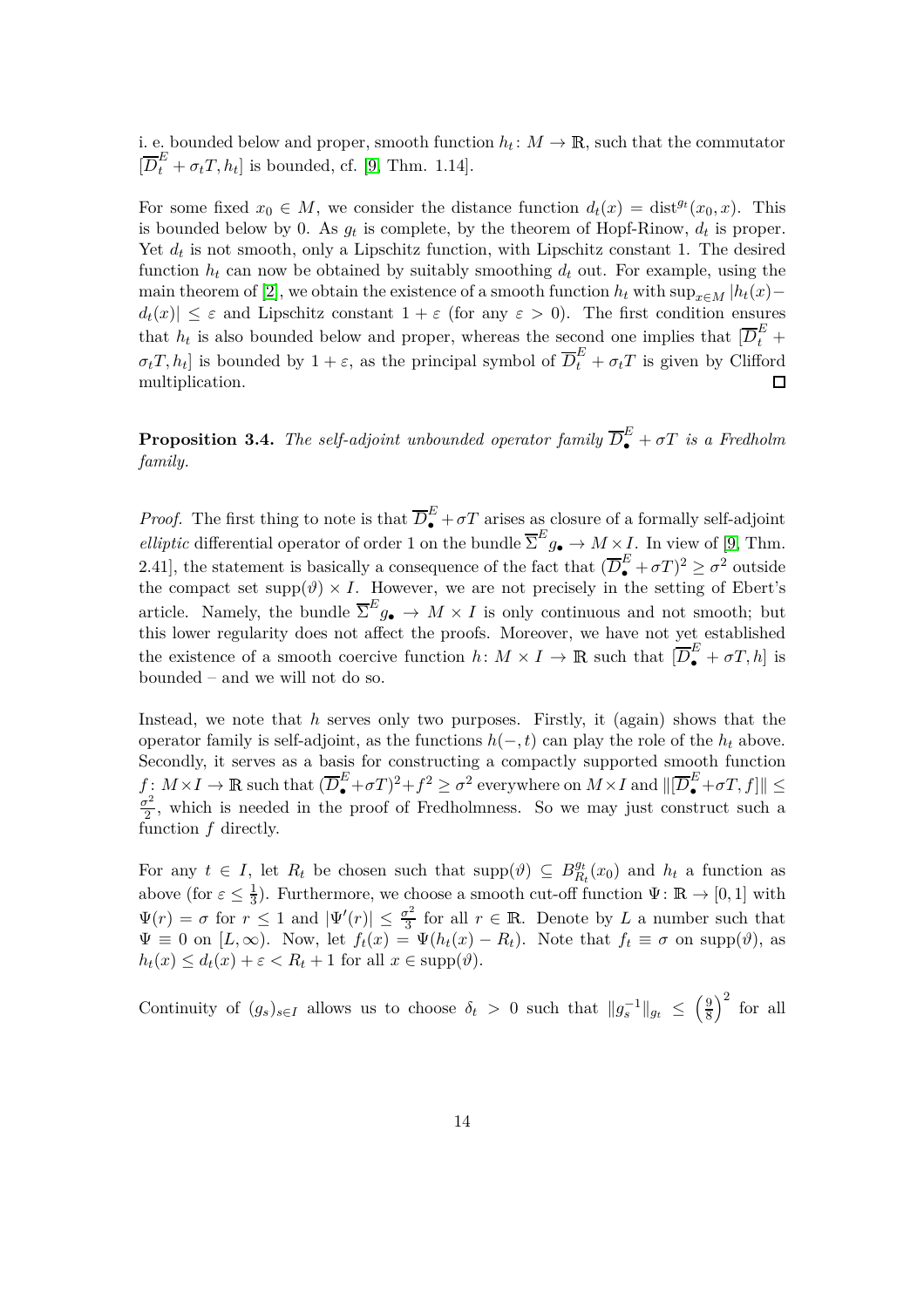$$
s \in U_t := (t - \delta_t, t + \delta_t) \text{ on } \overline{B_{R_t+L}^{gt}(x_0)}. \text{ Using } ||df_t||_{g_s}^2 \le ||g_s^{-1}||_{g_t} ||df_t||_{g_t}^2, \text{ we obtain}
$$

$$
||[\overline{D}_s^E + \sigma T, f_t]|| = ||df_t||_{g_s}
$$

$$
\le \sqrt{||g_s^{-1}||_{g_t} ||\Psi'||_{\infty} ||dh_t||_{g_t}}
$$
(9)
$$
\le \frac{9}{8} \cdot \frac{\sigma^2}{3} \cdot (1 + \varepsilon) \le \frac{\sigma^2}{2}
$$

for all  $s \in U_t$ .

Now, there exists a finite collection  $t_1, \ldots, t_n$  such that  $U_{t_1}, \ldots, U_{t_n}$  cover *I* and a smooth partition of unity  $\psi_1, \ldots, \psi_n$  subordinate to this open cover. We define  $f(x, t) =$  $\sum_{i=1}^{n} \psi_i(t) f_t(x)$ . Then  $f \equiv \sigma$  on supp $(\vartheta)$ , which implies  $(\overline{D}_{\bullet}^E + \sigma T)^2 + f^2 \ge \sigma^2$  everywhere on  $M \times I$ . Moreover, the second property of *f* immediately follows from [\(9\)](#page-14-0).  $\Box$ 

<span id="page-14-2"></span>It is important to know when the Fredholm family  $\overline{D}_{\bullet}^E + \sigma T$  is invertible. The next lemma provides a criterion for this.

**Lemma 3.5.** *Let A* ⊆ *I with*

<span id="page-14-1"></span><span id="page-14-0"></span>
$$
\inf_{t \in A, x \in M} \left( \rho_t - \|j_t\|_{g_t} - 2\|\mathcal{R}_t^E\| \right) > 0. \tag{10}
$$

*Then there is a*  $\sigma' > 0$  *such that*  $\overline{D}_{\bullet}^{E} + \sigma T$  *is invertible over A for all*  $0 < \sigma < \sigma'$ *. Here*,  $\mathcal{R}_t^E$  *denotes the curvature endomorphism defined by*  $\mathcal{R}_t^E(\phi \otimes e) = \sum_{i < j} e_i \cdot e_j \cdot \phi \otimes$  $R^{E}(e_i,e_j)e$  for  $\phi \otimes e \in (\Sigma_p M \oplus \Sigma_p M) \otimes_{\mathbb{C}} E_p$  and an orthonormal basis  $(e_1,\ldots,e_n)$  of  $T_pM, p \in M$ *, with respect to*  $g_t$ *.* 

*Proof.* We first consider the situation for some fixed metric *g*. The twisted Dirac-Witten operator associated to *g* satisfies the following Schrödinger-Lichnerowicz type formula, the proof of which is deferred to the appendix:

$$
\left(\overline{D}^E\right)^2 \psi = (\overline{\nabla}^E)^* \overline{\nabla}^E \psi + \frac{1}{2} (\rho - e_0 \cdot j^{\sharp}) \psi + \mathcal{R}^E \psi.
$$

Here,  $\overline{\nabla}^E$  denotes the connection on  $\Sigma^E M$  induced by  $\overline{\nabla}$  and the connection on *E*, and the star indicates the formal adjoint. Together with

$$
\left(\overline{D}^{E} + \sigma T\right)^{2} \psi = \left(\overline{D}^{E}\right)^{2} \psi + \sigma \left(\overline{D}^{E} T + T \overline{D}^{E}\right) \psi + \sigma^{2} (1 - \vartheta)^{2} \psi
$$

this implies

$$
\begin{aligned}\n\left( \left( \overline{D}^{E} + \sigma T \right)^{2} \psi, \psi \right)_{L^{2}} &\geq \left( \left( \overline{D}^{E} \right)^{2} \psi, \psi \right)_{L^{2}} - \sigma \| \mathrm{d} \vartheta \|_{g} \| \psi \|_{L^{2}}^{2} + \sigma^{2} (1 - \vartheta)^{2} \| \psi \|_{L^{2}}^{2} \\
&\geq \| \overline{\nabla}^{E} \psi \|_{L^{2}}^{2} + \left( \frac{1}{2} (\rho - \| j \|_{g}) - \| \mathcal{R}^{E} \| \right) \| \psi \|_{L^{2}}^{2} - \sigma \| \mathrm{d} \vartheta \|_{g} \| \psi \|_{L^{2}}^{2} \\
&\geq \left( \frac{1}{2} (\rho - \| j \|_{g}) - \| \mathcal{R}^{E} \| \right) \| \psi \|_{L^{2}}^{2} - \sigma \| \mathrm{d} \vartheta \|_{g} \| \psi \|_{L^{2}}^{2}.\n\end{aligned}
$$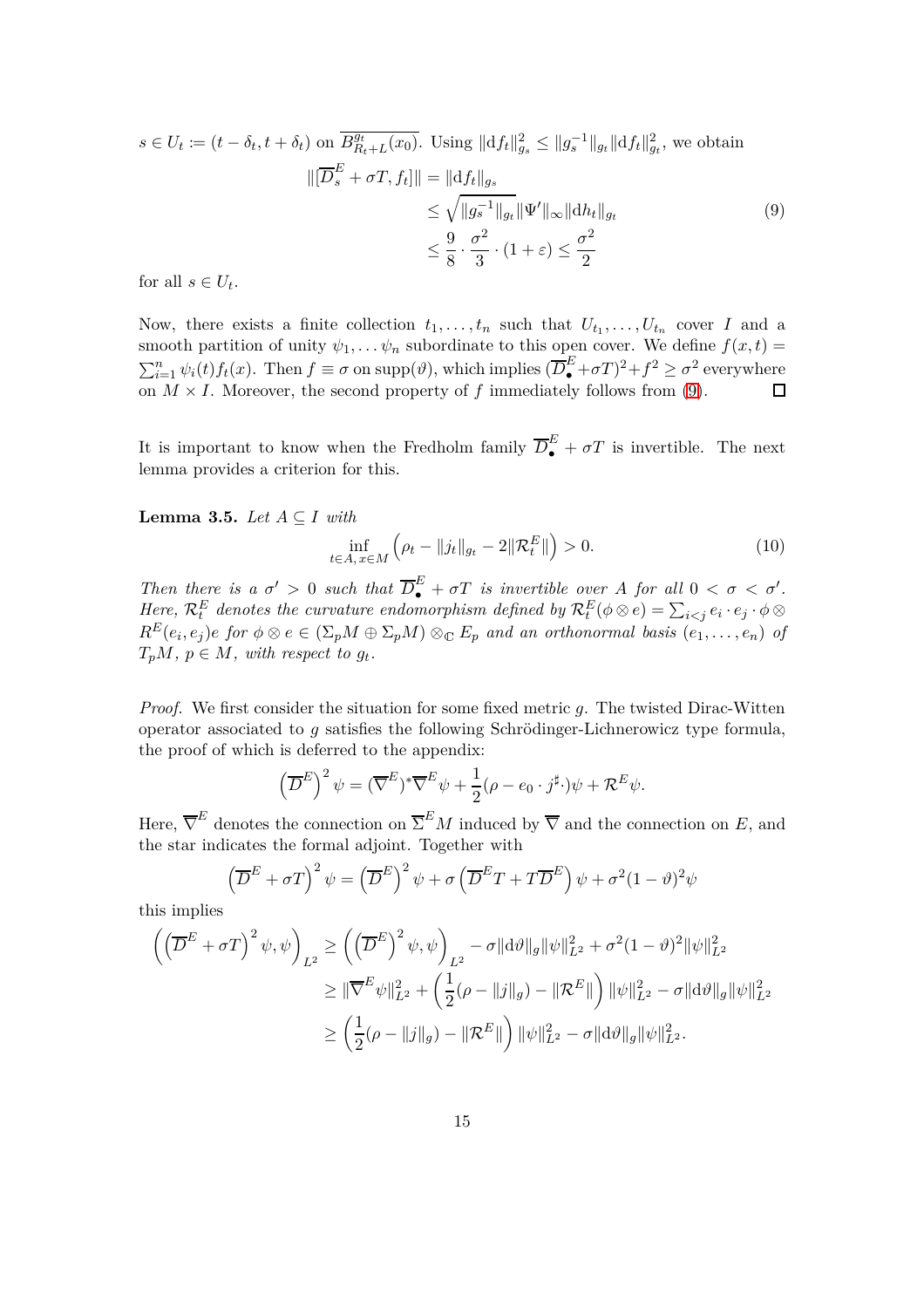for any compactly supported smooth section  $\psi$  (norms without subscript  $L^2$  denote pointwise norms).

As  $||d\theta||_{g_t}$  is a continuous compactly supported function on  $M \times I$  and [\(10\)](#page-14-1) holds, we may choose  $\sigma' > 0$  such that

$$
\inf_{t\in A,\,x\in M}\left(\rho_t-\|j_t\|_{g_t}-2\|\mathcal{R}_t^E\|\right)\geq \sigma'\sup_{t\in A,\,x\in M}\|d\vartheta\|_{g_t}.
$$

Then for all  $0 < \sigma < \sigma'$ , there exists some constant  $c > 0$  with  $(\overline{D}_t^E + \sigma T)^2 \ge c$  for all  $t \in A$ . From this, the statement follows immediately (cf. [\[9\]](#page-26-8)[Prop. 1.21, Lem. 2.6]).  $\Box$ 

<span id="page-15-0"></span>**Proposition 3.6.** *The operator family*  $\overline{D}_{\bullet}^E + \sigma T$  *is odd with respect to*  $\iota \otimes \eta$  *and*  $\mathbb{C}l_1$ *-linear with respect to*  $c_1 \otimes \eta$ *. For suitably small*  $\sigma$ *, it defines an element* 

$$
\left[(L^2(\overline{\Sigma}^E g_\bullet), \overline{\Lambda}), \ \iota \otimes \eta, \ -\mathrm{i} \iota c_1 \otimes \mathbb{1}_E, \ \overline{D}^E_\bullet + \sigma T\right] \in \mathrm{K}^1(I, \partial I),
$$

*that is independent of the choices of*  $K, \vartheta, \Psi$  *and*  $\sigma$  *(as long as they fulfill the assumed requirements) and depends only on the relative homotopy class of*  $\gamma$  :  $(I, \partial I) \rightarrow$  $(\mathcal{I}(M), \mathcal{I}^{>R^E+c}(M))$ . Moreover, this class is zero if  $\gamma$  is homotopic to a path  $I \to$  $\mathcal{I}^{> \mathcal{R}^E + c}(M)$ .

Note that, as  $\mathcal{I}(M)$  is convex, the homotopy class of  $\gamma$  just depends on its endpoints.

**Definition 3.7.** For  $(g_{-1}, k_{-1})$ ,  $(g_1, k_1) \in I^{\geq R^E + c}(M)$ , their *E-relative index difference* ind-diff<sup>E</sup>( $(g_{-1}, k_{-1})$ , $(g_1, k_1)$ ) ∈ K<sup>1</sup>( $I, \partial I$ ) is the class defined in Proposition [3.6](#page-15-0) using some path  $\gamma$ :  $(I, \partial I) \to (\mathcal{I}(M), \mathcal{I}^{> \mathcal{R}^E + c}(M))$  connecting these two pairs.

If  $M$  is compact, then  $E_0$  and  $E_1$  need not be isomorphic anywhere. In particular, we may take  $E_0 = \mathbb{C}$  and  $E_1 = 0$ , which gives the untwisted index difference.

**Definition 3.8.** If *M* is compact, the *index difference* of  $(g_{-1}, k_{-1})$  and  $(g_1, k_1) \in \mathcal{I}^+(M)$ is ind-diff( $(g_{-1}, k_{-1})$ *,* $(g_1, k_1)$ ) := ind-diff<sup>E</sup>( $(g_{-1}, k_{-1})$ *,* $(g_1, k_1)$ ) ∈ K<sup>1</sup>(*I, ∂I*) for the trivial bundles  $E_0 = \underline{\mathbb{C}}$  and  $E_1 = \underline{0}$ .

*Proof.* That  $\overline{D}_{\bullet}^{E} + \sigma T$  is odd and  $\mathbb{C}l_1$ -linear follows from the fact that this holds for  $\overline{D}_t^E + \sigma T$  for all  $t \in I$ . As  $\overline{D}_\bullet^E + \sigma T$  is, moreover, an unbounded Fredholm family that is by Lemma [3.5](#page-14-2) invertible over *∂I*, we get an element in the K-theory of (*I, ∂I*). Note that the K-theoretic model described in [\[9\]](#page-26-8)[Ch. 3], which we are using here, requires a  $\mathbb{C}1$ antilinear operator rather than a  $\mathbb{C}1_1$ -linear one. But this is no problem as a  $\mathbb{C}1_1$ -linear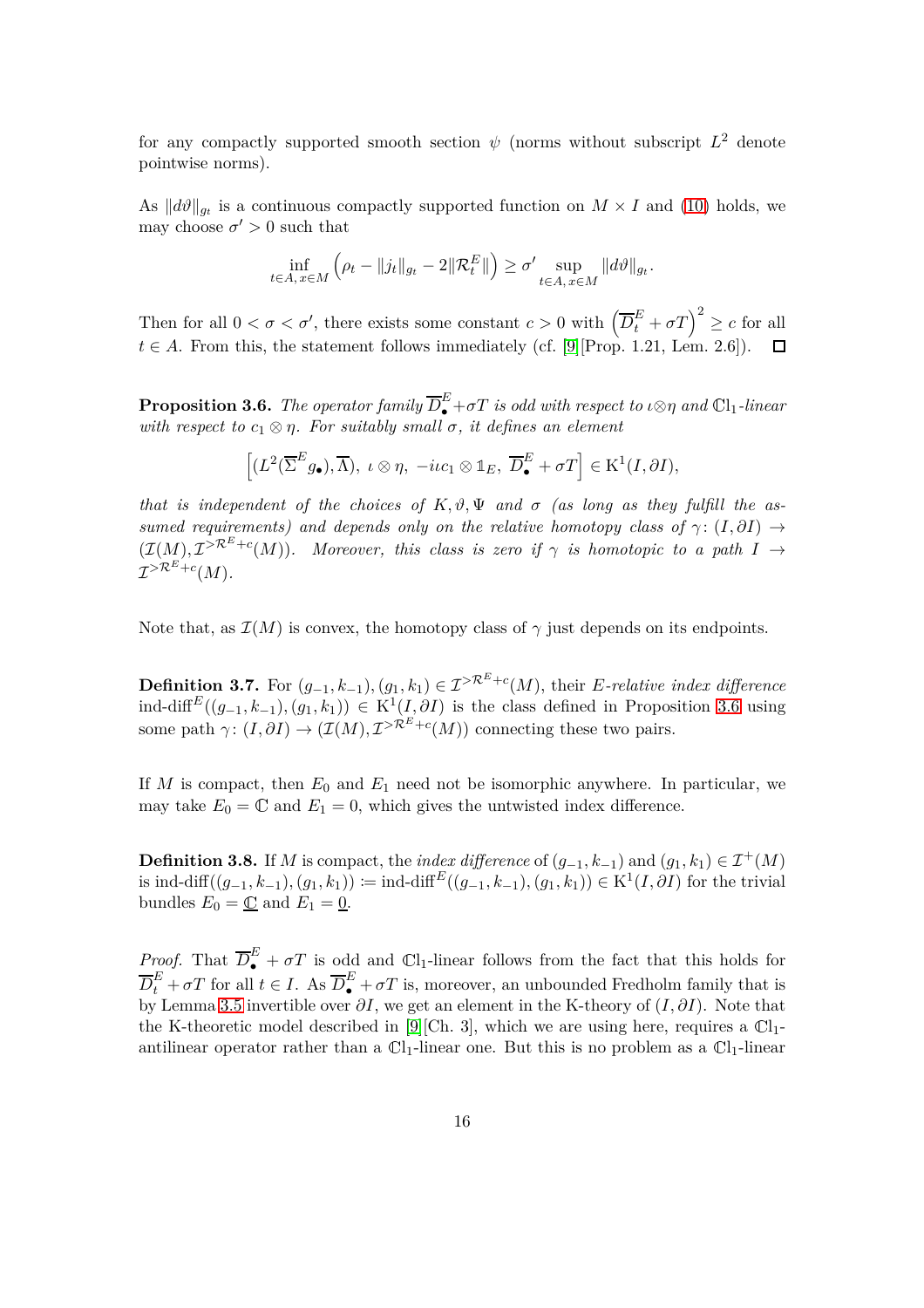operator is  $\mathbb{C}l_1$ -antilinear with respect to the  $\mathbb{C}l_1$ -structure defined by  $i(\iota \otimes \eta)(c_1 \otimes \eta)$  = <sup>−</sup>*iιc*<sup>1</sup> <sup>⊗</sup> **<sup>1</sup>**.

We now show independence of the choices starting with  $\sigma$ . Let  $\sigma_0 > 0$  and  $\sigma_1 > 0$ be two admissible values, i. e. smaller than  $\sigma'$  from Lemma [3.5](#page-14-2) applied to  $A = \partial I$ . We consider the pullback of the  $((L^2(\overline{\Sigma}^E g_{\bullet}), \overline{\Lambda}), \ \iota \otimes \eta, -ic_1 \otimes \mathbb{1})$  along the canonical projection  $I \times [0,1] \rightarrow I$ . This continuous field of  $\mathbb{Z}/2\mathbb{Z}$ -graded Hilbert spaces with  $\Box$ 1-structure carries the odd  $\Box$ 1-antilinear Fredholm family  $\overline{D}_t^E + ((1-s)\sigma_0 + s\sigma_1)T$ for  $t \in I$  and  $s \in [0,1]$ , which is invertible over  $\partial I \times [0,1]$ . Thus, we have a concordance between the cycles  $((L^2(\overline{\Sigma}^E g_{\bullet}), \overline{\Lambda}), \, \iota \otimes \eta, \, -ic_1 \otimes \mathbb{1}, \, \overline{D}_{\bullet}^{\hat{E}} + \sigma T)$  for  $\sigma = \sigma_0$  and  $\sigma = \sigma_1$ .

Independence of  $\vartheta$ , *K* and  $\Psi$  are slightly connected, as we have to have  $\vartheta \equiv 1$  on *K* and  $\Psi$ is defined on the complement of *K*. Given two such triples  $(\vartheta_0, K_0, \Psi_0)$  and  $(\vartheta_1, K_1, \Psi_1)$ , we first show that we can first replace the  $\vartheta_0$  by some  $\vartheta$  with  $\vartheta \equiv 1$  on  $K = K_0 \cup K_1$ without changing the K<sup>1</sup>-class. Then noting that  $(\vartheta, K_0, \Psi_0)$  and  $(\vartheta, K, \Psi_{0|M\setminus K})$  even define the same operator family, it just remains to show that the  $K^1$ -class is independent of  $\Psi$  for fixed  $\vartheta$  and K.

Concering the replacement of  $\vartheta_0$  by  $\vartheta$  (similarly for  $\vartheta_1$  by  $\vartheta$ ), we use the same argumentation as for  $\sigma$  with the difference that this time the operator family is given by  $\overline{D}_t^E + \sigma T_s$  with

$$
T_s = \iota \otimes \begin{pmatrix} 0 & -(1 - (1 - s)\vartheta_0 - s\vartheta)i\Psi_0^{-1} \\ (1 - (1 - s)\vartheta_0 - s\vartheta)i\Psi_0 & 0 \end{pmatrix}.
$$

For changing  $\Psi_{0|M\setminus K}$  to  $\Psi_{1|M\setminus K}$ , we note that the requirement that these bundle isomorphisms preserve hermitian metric and connection implies that they differ by a single element of  $U(k)$  on every connected component of  $M \setminus K$ , where k is the rank of  $E_0$  (and *E*<sub>1</sub>). As  $U(k)$  is connected, there exists a homotopy  $(\Psi_s)_{s \in [0,1]}$  connecting these. Again, the operator family  $\overline{D}_{t}^{E} + \sigma T_{s}$  defines a concordance, where this time

$$
T_s = \iota \otimes \begin{pmatrix} 0 & -(1-\vartheta)i\Psi_s^{-1} \\ (1-\vartheta)i\Psi_s & 0 \end{pmatrix}.
$$

Now assume that we are given a homotopy  $H: (I \times [0, 1], \partial I \times [0, 1]) \to (\mathcal{I}(M), \mathcal{I}^{> \mathcal{R}^E + c}(M))$ between  $\gamma_0 = H(-,0)$  and  $\gamma_1 = H(-,1)$ . In this case we can construct a concordance between the K<sup>1</sup>-cycles associated to  $\gamma_0$  and  $\gamma_1$  as follows. Let  $(g_{t,s})_{t\in I, s\in [0,1]}$  be the first components of the pairs  $(H(t, s))_{t \in I, s \in [0,1]}$ . Similarly to before, we may form the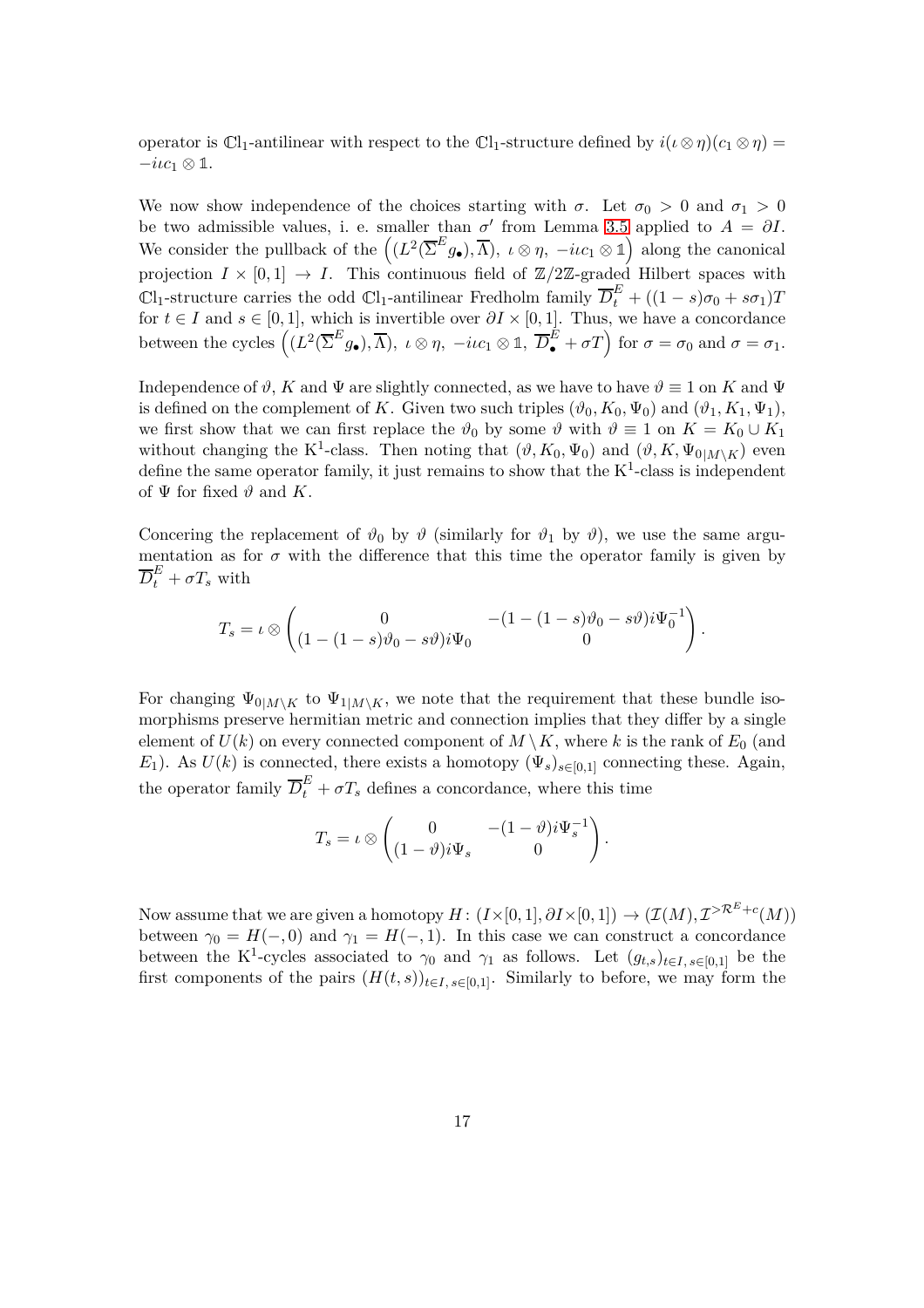pullback

$$
\begin{CD} P_{\text{Spin}(n)}(g_{\bullet,\bullet}) & \xrightarrow{\hspace{12pt}} P_{\widetilde{\text{GL}_{+}}(n)}M \\ \downarrow & & \downarrow \\ P_{\text{SO}(n)}(g_{\bullet,\bullet}) & \xrightarrow{\hspace{12pt}} P_{\text{GL}_{+}(n)}M \\ \downarrow & & \downarrow \\ M \times I \times [0,1] & \xrightarrow{(x,t,s) \mapsto g_{t,s}(x)} \bigodot^{2}_{+} T^{*}M, \end{CD}
$$

obtain a bundle  $\overline{\Sigma}^E g_{\bullet,\bullet} \to M \times I \times [0,1]$  and a continuous field of  $\mathbb{Z}/2\mathbb{Z}$ -graded Hilbert  $\sum_{i=1}^{K} (L^2(\overline{\Sigma}^E g_{\bullet,\bullet}), \overline{\Lambda})$  with  $\mathbb{C}l_1$ -structure. The operators  $(\overline{D}^E_{t,s} + \sigma T)_{t \in I, s \in [0,1]}$  constitute an unbounded Fredholm family on this continuous field of Hilbert spaces. For suitably small  $\sigma$ , by an analogous statement to Lemma [3.5,](#page-14-2) this is invertible over  $\partial I \times [0,1]$ . Together, these provide the required concordance.

For the last statement assume that the image of  $\gamma$  is contained in  $\mathcal{I}^{\geq \mathcal{R}^E+c}$ . In this case,  $\overline{D}_{\bullet}^E + \sigma T$  is invertible on all of *I* by Lemma [3.5,](#page-14-2) as long as  $\sigma$  is chosen suitably small. Therefore, the  $K^1$ -class under consideration is in the image of the restriction homomorphism  $K^1(I, I) \to K^1(I, \partial I)$ . But as  $K^1(I, I) = 0$ , this class has to be zero.

### **4. An index theorem for the twisted index difference**

The purpose of this section is to calculate the *E*-relative index difference for between pairs of the form  $(q, \tau q)$  and  $(q, -\tau q)$  for some  $\tau > 0$ . This is done in two steps. The first one is to express the relative index difference as relative index of a suitable Dirac type operator. In the second step, a relative index theorem identifies this index with a twisted version of the *A*-genus.

The first thing we realize is the following: If for  $(g_{-1}, k_{-1})$  and  $(g_1, k_1)$  there exists some  $\sigma' > 0$  such that  $\overline{D}_{\bullet}^E + \sigma T$  is invertible for all  $0 < \sigma < \sigma'$ , then it makes sense to speak of their *E*-relative index difference, even if they are not contained in some  $\mathcal{I}^{>R^E+c}(M)$ .

Let *q* be some complete metric on *M*. Such a metric always exists by a classical result of Greene [\[12\]](#page-26-11), it is even the case that every conformal class contains such a metric by [\[19\]](#page-26-12). For  $\tau > 0$ , we consider the pairs  $(g, \tau g)$  and  $(g, -\tau g)$ . Using

$$
\left(\overline{D}^E\right)^2 = \left(D^E \pm \frac{1}{2}\tau e_0 \cdot \otimes \mathbb{1}_E\right)^2 = \left(D^E\right)^2 + \frac{n^2}{4}\tau^2
$$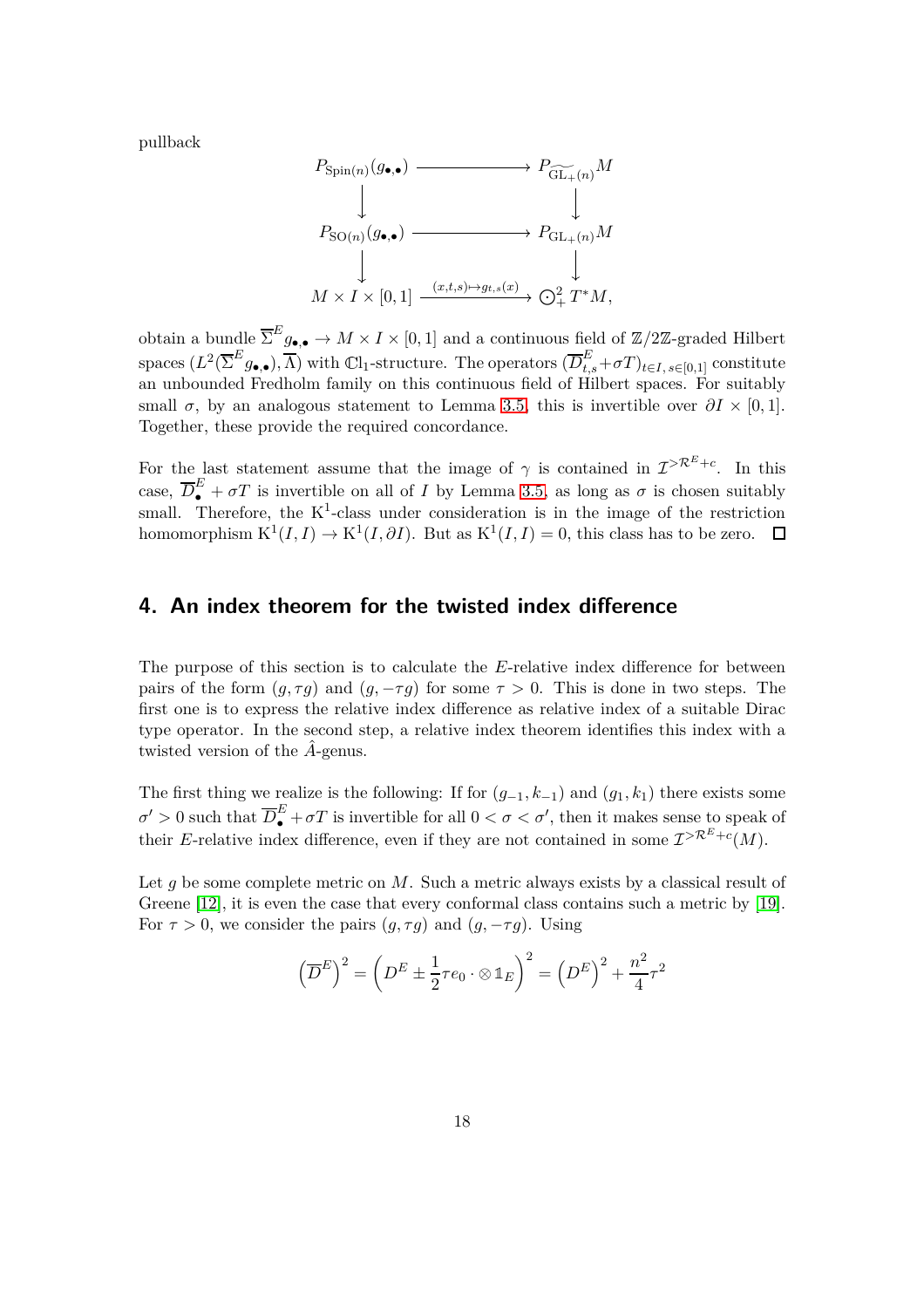we obtain

$$
\left(\overline{D}^{E} + \sigma T\right)^{2} = \left(\overline{D}^{E}\right)^{2} + \sigma \left(\overline{D}^{E}T + T\overline{D}^{E}\right) + \sigma^{2}(1-\vartheta)^{2}
$$

$$
\geq \left(D^{E}\right)^{2} + \frac{n^{2}}{4}\tau^{2} - \sigma \|\mathrm{d}\vartheta\|_{g},
$$

which shows that for these pairs  $\overline{D}^E + \sigma T$  is invertible for sufficiently small  $\sigma > 0$ . Thus it makes sense to speak of ind-diff<sup>E</sup> $((g, -\tau g), (g, \tau g)) \in \mathrm{K}^1(I, \partial I)$ .

We denote by  $D_0^E$  the Dirac operator on  $\Sigma^E M := \Sigma M \otimes E$  for the metric *g*. With

$$
T_0 = \omega \otimes \begin{pmatrix} 0 & -(1-\vartheta)i\Psi^{-1} \\ (1-\vartheta)i\Psi & 0 \end{pmatrix},
$$

this gives rise to a Fredholm operator  $D_0^E + \sigma T_0$ , for  $\sigma > 0$ , which is odd with respect to the  $\mathbb{Z}/2\mathbb{Z}$ -grading  $\omega \otimes \eta$ . The proof of Fredholmness uses that *g* is complete. It is similar to Lemma [3.3](#page-12-0) and Proposition [3.4,](#page-13-0) but much less delicate.

**Proposition 4.1.** *The isomorphism*  $K^1(I, \partial I) \cong K^0(\{*\}) \cong \mathbb{Z}$ *, induced by the Bott map, maps the class* ind-diff<sup>E</sup>( $(g, -\tau g)$ ,  $(g, \tau g)$ ) *to* ind( $D_0^E + \sigma T_0$ )*.* 

*Proof.* We start from the class  $[L^2(\Sigma^E M), \omega \otimes \eta, D_0^E + \sigma T_0] \in K^0(\{\ast\})$  corresponding to the integer value  $\text{ind}(D_0^E + \sigma T_0)$ . Using the conventions of Ebert [\[9\]](#page-26-8), the Bott map  $K^0(\{*\}) \stackrel{\sim}{\to} K^1(\mathbb{R}, \mathbb{R} \setminus \{0\})$  sends this class to

$$
\left[\n\mathbb{C}^2\otimes p^*L^2(\Sigma^EM),\n\begin{pmatrix}\n\omega\otimes\eta & 0 \\
0 & -\omega\otimes\eta\n\end{pmatrix},\n\begin{pmatrix}\n0 & -\omega\otimes\eta \\
\omega\otimes\eta & 0\n\end{pmatrix},\n\begin{pmatrix}\nD_0^E + \sigma T_0 & t\omega\otimes\eta \\
t\omega\otimes\eta & D_0^E + \sigma T_0\n\end{pmatrix}\n\right],
$$

where  $p: \mathbb{R} \to \{*\}$  is the projection and t is the R-coordinate. As the inclusion  $(I, \partial I) \to (\mathbb{R}, \mathbb{R} \setminus \{0\})$  induces an isomorphism in *K*-theory, the same formula defines the corresponding element in  $K^1(I, \partial I)$ ; now assuming  $p: I \to \{*\}$  and  $t \in I$ .

Note that we may identify  $(L^2(\overline{\Sigma}^E g_{\bullet}), \overline{\Lambda}) = \mathbb{C}^2 \otimes p^* L^2(\Sigma^E M)$  for the constant family  $g_t = g$ . Using the automorphism of  $(L^2(\overline{\Sigma}^E g_{\bullet}), \overline{\Lambda})$  given by

$$
\begin{pmatrix} \mathbb{1}_{\Sigma M} & 0 \\ 0 & \mathbb{1}_{\Sigma M} \end{pmatrix} \otimes \begin{pmatrix} \mathbb{1}_{E_0} & 0 \\ 0 & 0 \end{pmatrix} + \begin{pmatrix} \mathbb{1}_{\Sigma M} & 0 \\ 0 & -\mathbb{1}_{\Sigma M} \end{pmatrix} \otimes \begin{pmatrix} 0 & 0 \\ 0 & \mathbb{1}_{E_1} \end{pmatrix},
$$

the  $K^1$ -class translates into

$$
\left[ \left( L^2(\overline{\Sigma}^E g_\bullet), \overline{\Lambda} \right), \begin{pmatrix} \omega & 0 \\ 0 & -\omega \end{pmatrix} \otimes \eta, \begin{pmatrix} 0 & -\omega \\ \omega & 0 \end{pmatrix} \otimes \mathbb{1}_E, \begin{pmatrix} D_0^E + \sigma T_0 & t\omega \otimes \mathbb{1}_E \\ t\omega \otimes \mathbb{1}_E & D_0^E - \sigma T_0 \end{pmatrix} \right].
$$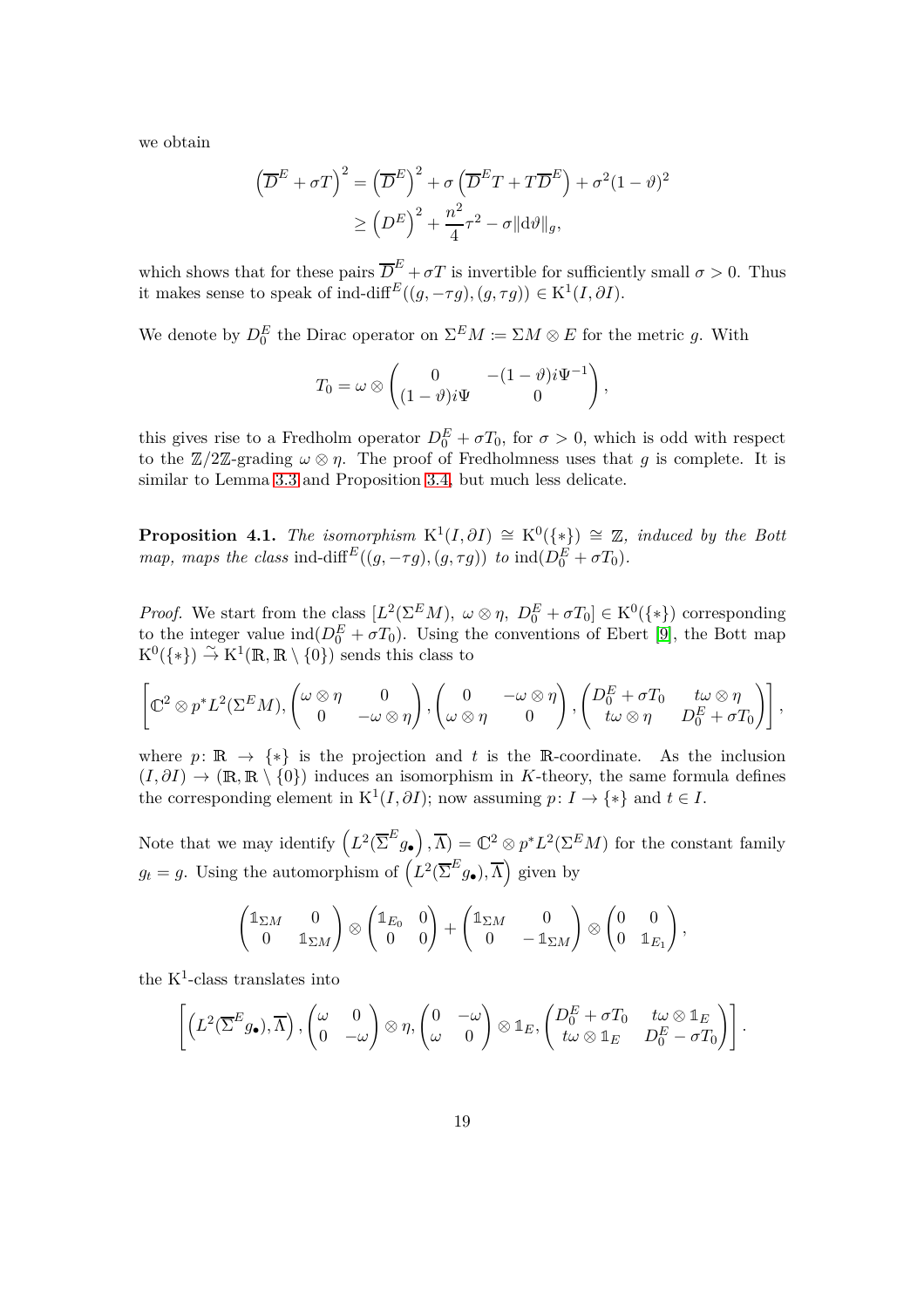Applying furthermore the automorphism

$$
\frac{1}{\sqrt{2}}\left(\begin{pmatrix}1_{\Sigma M}&0\\0&1_{\Sigma M}\end{pmatrix}+\begin{pmatrix}0&1_{\Sigma M}\\-\mathbb{1}_{\Sigma M}&0\end{pmatrix}\right)\otimes 1\!\!1_E,
$$

this gets

$$
\begin{split} \left[ \left(L^2 (\overline{\Sigma}^{E} g_{\bullet}), \overline{\Lambda}\right), \begin{pmatrix} 0 & \omega \\ \omega & 0 \end{pmatrix} \otimes \eta, \begin{pmatrix} 0 & -\omega \\ \omega & 0 \end{pmatrix} \otimes \mathbb{1}_{E}, \begin{pmatrix} D_0^{E} - t\omega \otimes \mathbb{1}_{E} & \sigma T_0 \\ \sigma T_0 & D_0^{E} + t\omega \otimes \mathbb{1}_{E} \end{pmatrix} \right] \\ &= \left[ \left(L^2 (\overline{\Sigma}^{E} g_{\bullet}), \overline{\Lambda}\right), \ \iota \otimes \eta, \ -i\iota c_1 \otimes \mathbb{1}_{E}, \ D^{E} - t e_0 \cdot \otimes \mathbb{1}_{E} + \sigma T \right]. \end{split}
$$

Bearing in mind that  $\overline{D}^E = D^E - \frac{1}{2}$  $\frac{1}{2}$  tr(*k*) $e_0 \cdot \otimes \mathbb{1}_E$ , this is the class defined by the Dirac-Witten operators associated to the straight unit speed path from  $(q, -2q)$  to  $(q, 2q)$ . For general  $\tau > 0$ , the result follows by rescaling, e. g. replacing the inclusion  $(I, \partial I) \rightarrow (\mathbb{R}, \mathbb{R} \setminus \{0\})$  above with the map  $t \mapsto \frac{\tau}{2}t$ .  $(\mathbb{R}, \mathbb{R} \setminus \{0\})$  above with the map  $t \mapsto \frac{\tau}{2}t$ .

It now remains to determine  $\text{ind}(D_0^E + \sigma T_0)$ . This is done by the relative index theorem going back to [\[14\]](#page-26-4).

**Theorem 4.2** (Relative Index Theorem)**.**

$$
ind(D_0^E + \sigma T_0) = \int_M \hat{A}(TM) \wedge (ch(E_1) - ch(E_0)) =: \hat{A}(M, E).
$$

*Proof.* Although probably well-known, there seems not to be an easily citable reference matching the setup here. We therefore provide a proof using cut-and-paste-techniques from [\[6\]](#page-25-6).

First, we note that the  $\mathbb{Z}/2\mathbb{Z}$ -graded index of  $D_0^E + \sigma T_0$  is by definition just the usual  $\text{Fredholm index of its "positive" part } (D_0^E)^+ + \sigma T_0^+ \colon \Gamma((\overline{\Sigma}^E M)^+) \to \Gamma((\overline{\Sigma}^E M)^-)$  mapping from positive to negative half-spinors. The operator  $(D_0^E)^+ + \sigma T_0^+$  is of Dirac type, so we may use the decomposition theorem from [\[6\]](#page-25-6).

In order to do so, let  $M = M_1 \cup M_2$  be a decomposition into two smooth manifolds with boundary  $\partial M_1 = \partial M_2$  such that  $M_1$  is compact and supp  $\vartheta \subseteq M_1$ . Let  $B \subseteq H^{\frac{1}{2}}(\partial M_1, (\overline{\Sigma}^E M)^+)$  be an elliptic boundary condition and denote by  $B^{\perp}$  its  $L^2$ orthogonal complement. For example, *B* could be Atiyah-Patodi-Singer boundary conditions. The decomposition theorem states that

$$
\operatorname{Ind}\left((D_0^E)^+ + \sigma T_0^+\right) = \operatorname{Ind}\left(((D_0^E)^+ + \sigma T_0^+)_{|M_1,B}\right) + \operatorname{Ind}\left(((D_0^E)^+ + \sigma T_0^+)_{|M_2,B^\perp}\right).
$$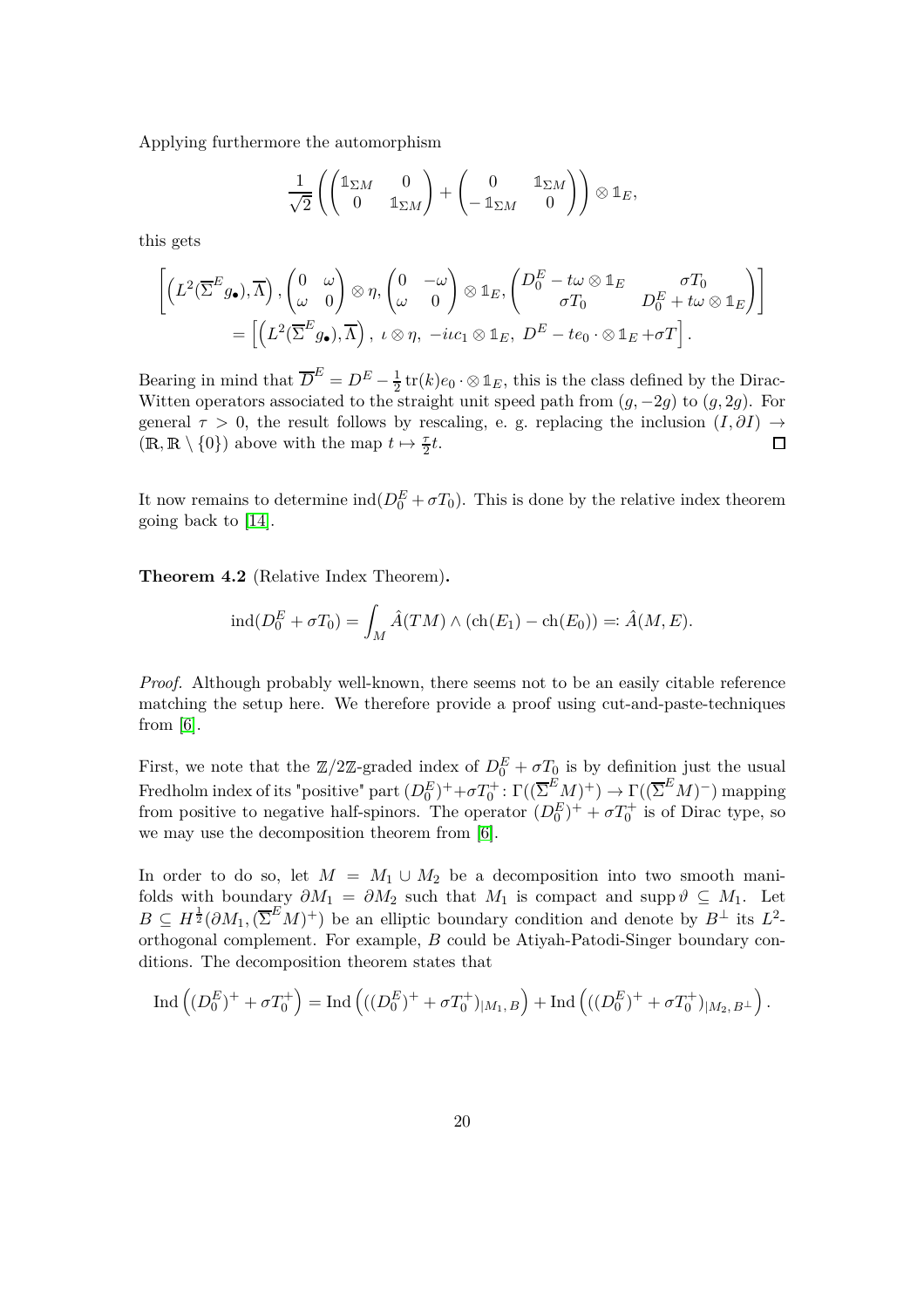The first summand computes to

<span id="page-20-0"></span>
$$
\begin{split} \text{Ind}\left( ((D_0^E)^+ + \sigma T_0^+)_{|M_1, B} \right) &= \text{Ind}\left( (D_0^E)^+_{|M_1, B} \right) \\ &= \text{Ind}\left( (D_0^{E_0})^+_{|M_1, B} \right) - \text{Ind}\left( (D_0^{E_1})^+_{|M_1, B} \right) \\ &= \int_M \hat{A} \wedge (\text{ch}(E_1) - \text{ch}(E_0)). \end{split} \tag{11}
$$

Here, in the first step, we used the homotopy  $[0,1] \ni t \mapsto (D_0^E)^+ + t\sigma T_0^+$ . The second step follows from the decomposition

$$
(D_0^E)^+=\begin{pmatrix} (D_0^{E_0})^+ & 0 \\ 0 & (D_0^{E_1})^- \end{pmatrix}=\begin{pmatrix} (D_0^{E_0})^+ & 0 \\ 0 & \left((D_0^{E_1})^+\right)^*\end{pmatrix}.
$$

The last step is (contained in the proof of) the relative index theorem [\[6,](#page-25-6) Thm. 1.21].

It remains to show that the second summand is zero. To see this, we note that there exists a bundle  $E_1 \to M$  admitting a metric and connection preserving isomorphism  $\Psi: E_0 \to E_1$ , such that  $E_{1|M_2} = E_{1|M_2}$  and  $\Psi_{|M_2} = \Psi_{|M_2}$ . For instance, such a bundle can be obtained by gluing  $E_{0|M_1}$  and  $E_{1|M_2}$ . Similarly as before, we denote by  $D_0^E$  the Dirac operator on  $\Sigma^E M$  for  $\tilde{E} = E_0 \oplus \tilde{E}_1$  and define

$$
\widetilde{T}_0 = \omega \otimes \begin{pmatrix} 0 & -i\widetilde{\Psi}^{-1} \\ i\widetilde{\Psi} & 0 \end{pmatrix}.
$$

Notice, that we are allowed to take  $\vartheta \equiv 0$ , as  $\tilde{\Psi}$  is defined on all of M. Again, we have a decomposition

$$
\operatorname{Ind}\left((D_0^{\widetilde{E}})^+ + \sigma \widetilde{T}_0^+\right) = \operatorname{Ind}\left(((D_0^{\widetilde{E}})^+ + \sigma \widetilde{T}_0^+ )_{|M_1,B}\right) + \operatorname{Ind}\left(((D_0^{\widetilde{E}})^+ + \sigma \widetilde{T}_0^+ )_{|M_2,B^\perp}\right).
$$

In this case, the calculation [\(11\)](#page-20-0) shows that the first summand is zero, as  $ch(E_1)$  $ch(E_0)$ . The second summand is the second summand from above as the bundles and operators are equal on *M*2. Thus, we obtain

$$
\text{Ind}\left(((D_0^E)^+ + \sigma T_0^+)_{|M_2, B^\perp}\right) = \text{Ind}\left(((D_0^{\widetilde{E}})^+ + \sigma \widetilde{T}_0^+)_{|M_2, B^\perp}\right)
$$

$$
= \text{Ind}\left((D_0^{\widetilde{E}})^+ + \sigma \widetilde{T}_0^+\right) = 0,
$$

 $\Box$ 

<span id="page-20-1"></span>where we used that  $D_0^E + \sigma \tilde{T}_0$  is invertible as  $(D_0^E + \sigma \tilde{T}_0)^2 \ge \sigma^2 > 0$ .

**Corollary 4.3** (Relative index theorem for the twisted index difference)**.** *The isomor* $phism \ K^{1}(I, \partial I) \cong K^{0}(\{\ast\}) \cong \mathbb{Z}$  *sends* ind-diff<sup>E</sup>((*g,* −*τg*)*,*(*g, τg*)) *to*  $\hat{A}(M, E)$ *. If M is compact,* ind-diff $((g, -\tau g), (g, \tau g))$  *is sent to*  $\hat{A}(M)$ *.*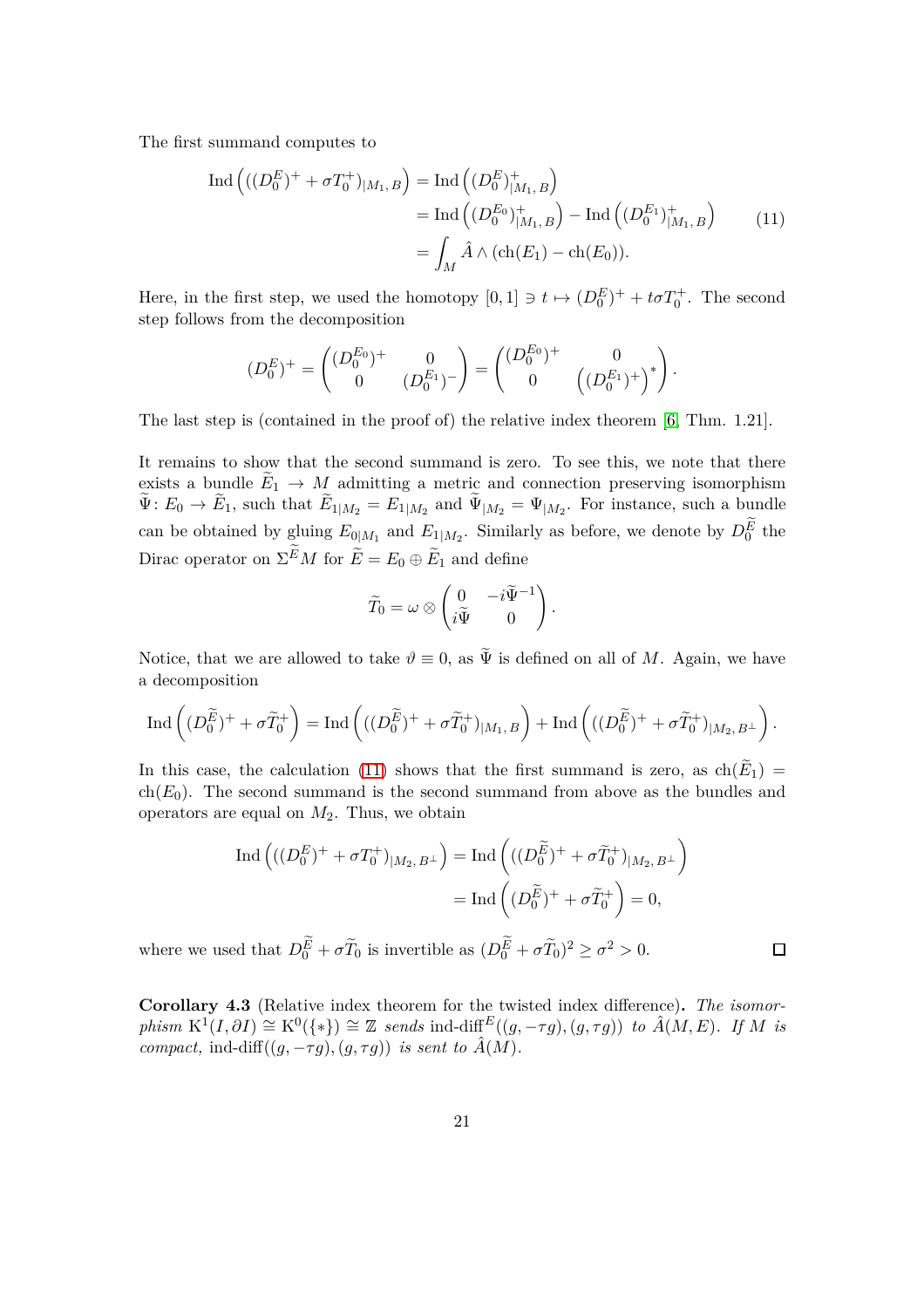The relative index theorem allows to obtain an obstruction to the path-connectedness of the space of initial data sets that strictly satisfy the dominant energy condition. The following corollary illustrates the general strategy and turns out to be a special case of the enlargeability obstruction Theorem [5.3](#page-23-0) that we discuss in the remaining section.

<span id="page-21-1"></span>**Corollary 4.4.** Let M be a compact manifold, g a metric on M and  $\tau > 0$  be chosen *such that*  $(q, -\tau q)$ ,  $(q, \tau q) \in \mathcal{I}^>(M)$ . If M is spin and  $\hat{A}(M) \neq 0$ , then  $(q, -\tau q)$  and  $(g, \tau g)$  *belong to different path-components of*  $\mathcal{I}^>(M)$ *.* 

*Proof.* If there were a path  $\gamma: I \to \mathcal{I}^>(M)$  from  $(g, -\tau g)$  to  $(g, \tau g)$ , then, by Proposi-tion [3.6,](#page-15-0) ind-diff $((g, -\tau g), (g, \tau g))$  would be zero. But by Corollary [4.3](#page-20-1) it is mapped to  $\hat{A}(M) \neq 0$ .  $\hat{A}(M) \neq 0.$ 

**Remark 4.5.** The statement of Corollary [4.4](#page-21-1) also follows from the main result in [\[11\]](#page-26-0). This is due to the fact that, in even dimension *n*, Hitchin's *α*-index is mapped to the *A*<sup>−</sup>genus under the complexification map  $KO^{-n}(\{*\}) \to K^{-n}(\{*\}) \cong \mathbb{Z}$ . In fact, also the proof is the same as complexification turns the *α*-difference defined in [\[11\]](#page-26-0) into the (untwisted) index-difference considered in this article, up to Bott periodicity.

#### **5. Enlargeability obstruction for initial data sets**

Gromov-Lawson's enlargeability obstruction gives a major source of examples of manifolds that do not admit a positive scalar curvature metric. In this section, we prove that enlargeability is also an obstruction to path-connectedness of the space of initial data sets strictly satisfying the dominant energy condition. There are many versions of enlargeability. In what follows, we will always understand enlargeability in the sense of A-area-enlargeability:

<span id="page-21-0"></span>**Definition 5.1.** A smooth map  $f : (M, g) \rightarrow (N, h)$  between Riemannian manifolds is  $\varepsilon$ -area-contracting for some  $\varepsilon > 0$  if the induced map  $f_* \colon \Lambda^2 TM \to \Lambda^2 TN$  satisfies  $||f_*|| \leq \varepsilon$ . A compact Riemannian manifold  $(M, q)$  of dimension *n* is called *area-enlargeable in dimension k* if for all  $\varepsilon > 0$  there exists a Riemannian covering  $(M', g') \rightarrow (M, g)$  admitting an *ε*-area-contracting map  $(M', g') \rightarrow (S^k, g_{Std})$  that is constant outside a compact set and of non-zero *A*ˆ-degree. It is called *A*ˆ*-area-enlargeable* if it is area-enlargeable in some dimension *k*.

Recall that the  $\hat{A}$ -degree of a smooth map  $f: X \to Y$ , where Y is compact and connected and *f* is constant outside a compact set, may be defined by the requirement that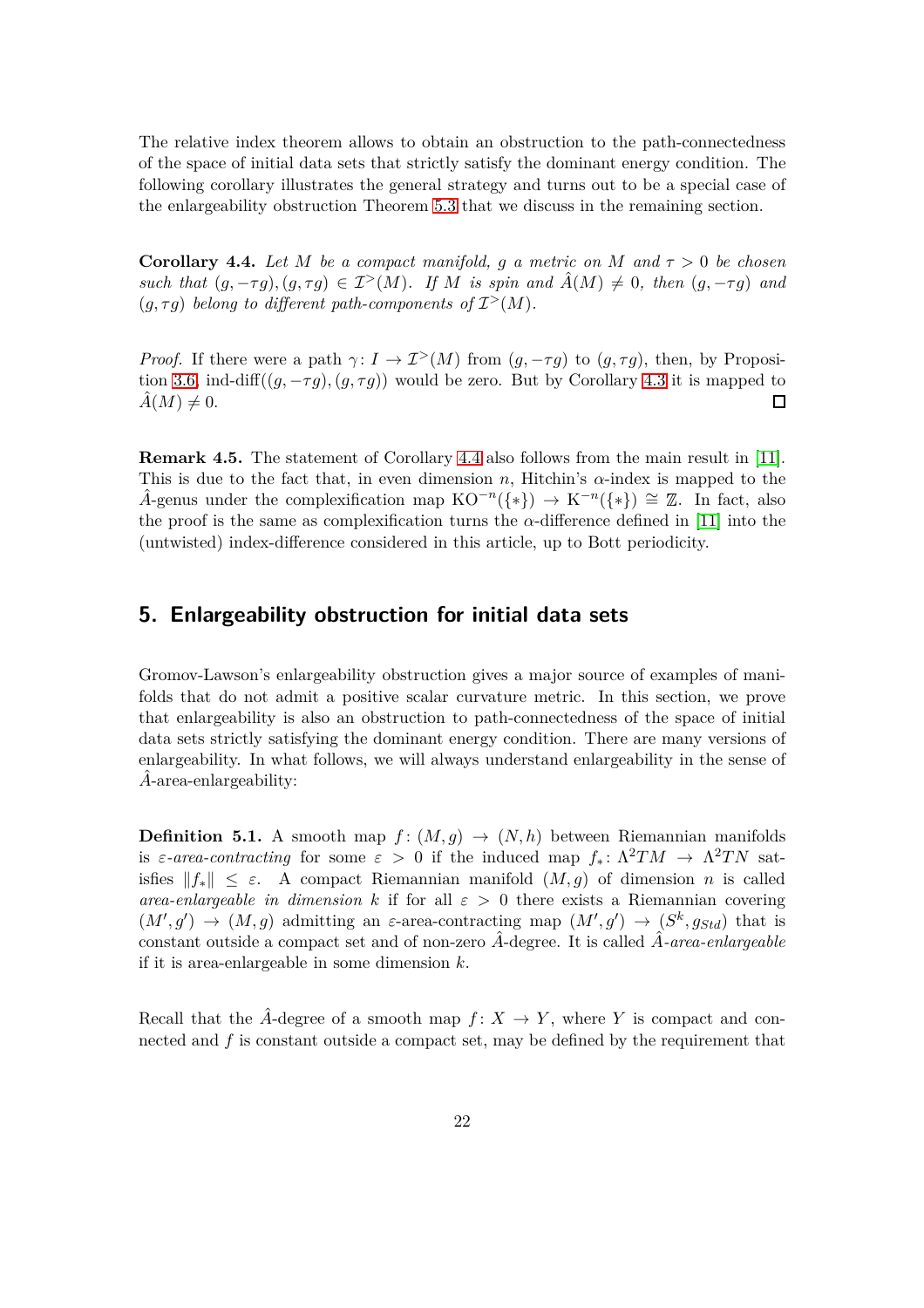$\int_X \hat{A}(TX) \wedge f^*(\omega) = \hat{A} \cdot deg(f) \int_Y \omega$  for all top dimensional forms  $\omega \in \Omega^{\dim(Y)}(Y)$ . If *Y* is non-connected, there is one such number for every connected component of *Y* and the *A*ˆ-degree is the vector consisting of these. From this definition we see that it can only be non-zero if  $\dim(Y) \leq \dim(X)$  and  $\dim(Y) \equiv \dim(X)$  mod 4. The  $\hat{A}$ -degree can be thought of as interpolating between the following two special cases: If  $\dim(Y) = \dim(X)$ , the  $\hat{A}$ -degree is just the usual degree. If  $\dim(Y) = 0$  and *Y* is connected, it is the  $\hat{A}$ -genus  $\hat{A}(X)$  of X.

Although the definition of enlargeability uses a Riemannian metric, the property itself is independent of this choice. Manifolds that are enlargeable in dimension 0 are precisely the ones having non-zero  $\hat{A}$ -genus. Another main example is the torus  $T^n = \mathbb{R}^n / \mathbb{Z}^n$ , which is enlargeable in the top dimesion *n*. Furthermore, every compact manifold that admits a metric of non-positive sectional curvature is enlargeable (in the top dimension) by the Cartan-Hadarmard theorem. If *M* is enlargeable then the direct sum  $M \# N$  with another manifold *N* is again enlargeable. Furthermore, for an enlargeable manifold *M* the product  $M \times S^1$  with a circle is again enlargeable. This, and much more, is discussed in great detail in [\[18,](#page-26-13) Sec. IV.5].

<span id="page-22-0"></span>The proof that enlargeable spin manifolds do not admit psc metrics [\[14,](#page-26-4) Thm. 5.21] can be split into two parts. The first part consists of using the enlargeability condition to construct a suitable family of complex vector bundles over coverings of the manifold:

**Theorem 5.2** (Gromov-Lawson)**.** *Let* (*M, g*) *be an A*ˆ*-area-enlargeable manifold of even dimension. Then there exists a sequence of coverings*  $M_i \to M$  *and*  $\mathbb{Z}/2\mathbb{Z}$ -graded hermi*tian vector bundles*  $E_i = E_i^{(0)} \oplus E_i^{(1)} \rightarrow M_i$  *with compatible connection, such that* 

• for all  $i \in \mathbb{N}$  the bundles  $E_i^{(0)} \to M_i$  and  $E_i^{(1)} \to M_i$  are isometrically isomorphic *in a connection preserving way outside a compactum K<sup>i</sup> ,*

• 
$$
\hat{A}(M_i, E_i) = \int_{M_i} \hat{A}(TM_i) \wedge (\text{ch}(E_i^{(1)}) - \text{ch}(E_i^{(0)})) \neq 0 \text{ for all } i \in \mathbb{N} \text{ and}
$$

• 
$$
||R^{E_i}||_{\infty} \longrightarrow 0 \text{ for } i \longrightarrow \infty.
$$

Roughly speaking, the construction is the following. When  $\hat{A}(M) \neq 0$ , then one can just take the constant sequence consisting of the identity  $M \to M$  as covering and the trivial  $\mathbb{Z}/2\mathbb{Z}$ -graded bundle  $\underline{\mathbb{C}} \oplus \underline{0} \to M$  as bundle. Else, if  $\hat{A}(M) = 0$ , one may take a sequence  $M_i \to M$  such that  $M_i$  admits a  $\frac{1}{i}$ -area-contracting map  $M_i \to S^{2\ell}$ , where  $2\ell = k > 0$  is chosen as in the definition of enlargeability. The bundles are obtained by pulling back a bundle  $E^{(0)} \oplus E^{(1)} \to S^{2\ell}$ , where  $E^{(0)} \to S^{2\ell}$  satisfies  $c_{\ell}(E^{(0)}) \neq 0$  and  $E^{(1)} \to S^{2\ell}$  is a trivial bundle of the same rank.

The second part consists of calculating the index of the Dirac operator on the twisted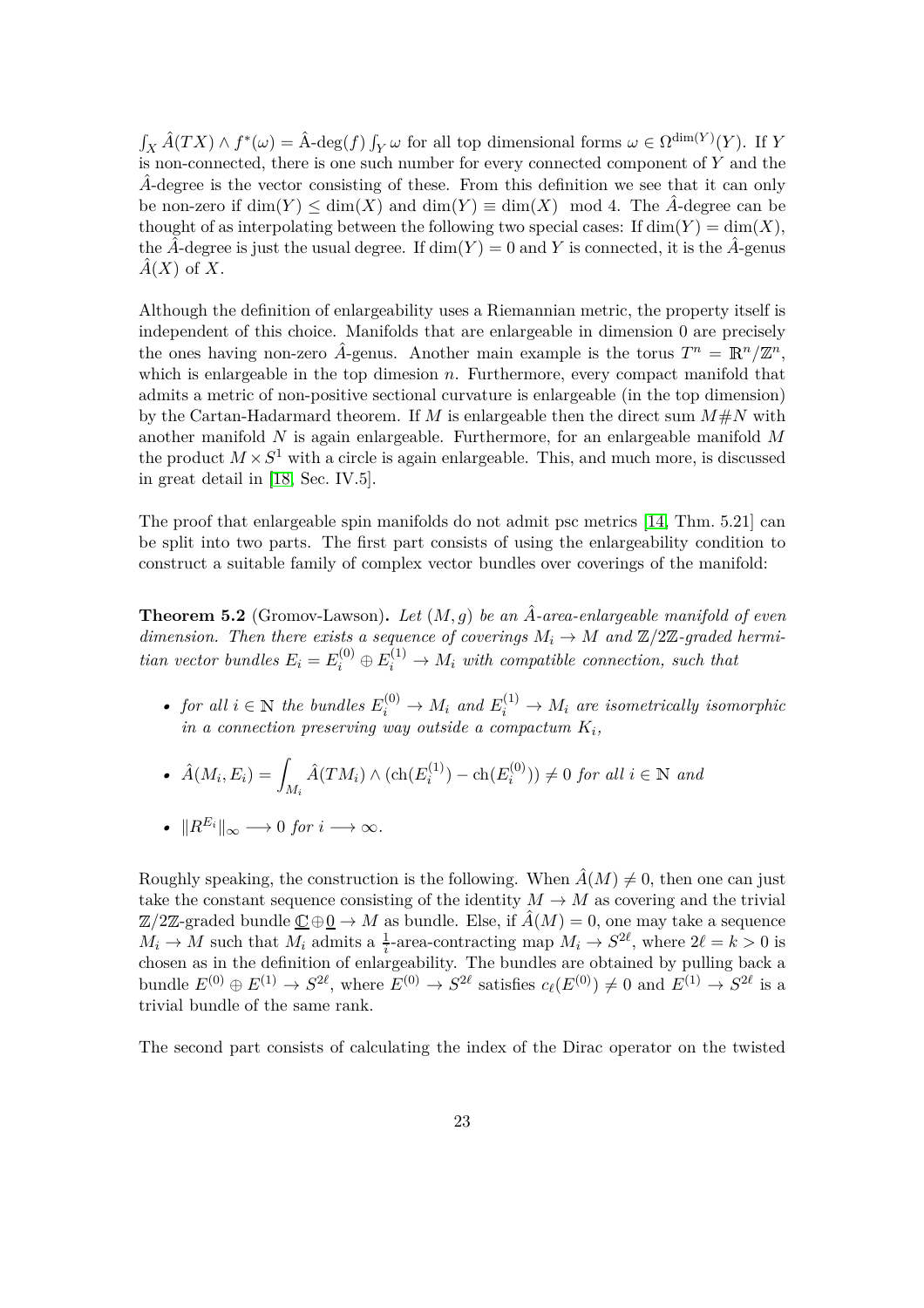spinor bundle  $\Sigma M_i \otimes E_i$  in two different ways. On the one hand, by the the relative index theorem, its index is  $\hat{A}(M_i, E_i) \neq 0$ . On the other hand, assuming that *M* carries a psc metric, the twisted Schrödinger-Lichnerowicz formula implies that this Dirac operator is invertible and thus has index zero, for large  $i \in \mathbb{N}$ . As we are interested in initial data sets, we replace this second step and obtain our main theorem:

<span id="page-23-0"></span>**Theorem 5.3** (Main Theorem). Let M be a compact spin manifold that is  $\hat{A}$ -area*enlargeable. Then the path-components*  $C^-$  *and*  $C^+$  *of*  $\mathcal{I}^>(M)$  *do not agree, i.e. if g is a metric on M* and  $\tau > 0$  *is chosen so large that*  $(q, -\tau q)$ ,  $(q, \tau q) \in \mathcal{I}^>(M)$ , then  $(q, -\tau q)$ and  $(g, \tau g)$  belong to different path-components of  $\mathcal{I}^>(M)$ .

*Proof.* We first consider the case where the dimension of *M* is even. Let *g* be a metric on *M* and  $\tau > 0$  be large enough that  $(g, -\tau g)$ ,  $(g, \tau g) \in \mathcal{I}^>(M)$ . We choose a sequence of complex vector bundles  $E_i \to M_i$  as in Theorem [5.2](#page-22-0) and denote by  $g_i$  the pull-back metric of *g* on  $M_i$ . From the relative index theorem Corollary [4.3,](#page-20-1) we obtain that for all  $i \in \mathbb{N}$ the twisted index difference ind-diff<sup> $E_i((g_i, -\tau g_i), (g_i, \tau g_i))$  corresponds to  $\hat{A}(M_i, E_i) \neq 0$ </sup> under the isomorphism  $K^1(I, \partial I) \cong \mathbb{Z}$ , in particular it is non-zero.

We now assume for contradiction that  $(g, -\tau g)$  and  $(g, \tau g)$  are connected in  $\mathcal{I}^>(M)$  by a path  $t \mapsto (g(t), k(t))$ . As the interval *I* is compact, there is a constant  $c > 0$ , such that  $\rho(t) - ||j(t)|| \geq 4c$  for all  $t \in I$ . Of course, this holds as well for the pulled-back path in  $\mathcal{I}^>(M_i)$ , with the same constant. Since for any  $\phi \in \overline{\Sigma}M_i$  and  $e \in E_i$ 

$$
\|\mathcal{R}^{E_i}(\phi \otimes e)\| \leq \sum_{j < k} \|\phi\| \|R^{E_i}(e_j, e_k)e\| \leq \frac{n(n-1)}{2} \|R^{E_i}\| \|\phi \otimes e\|.
$$

and  $||R^{E_i}||_{\infty} \longrightarrow 0$  for  $i \longrightarrow \infty$ , we have  $||R^{E_i}|| < c$  as long as  $i \in \mathbb{N}$  is large enough. Hence for large  $i \in \mathbb{N}$  the pulled back path  $t \mapsto (g_i(t), k_i(t))$  lies entirely in  $\mathcal{I}^{>R^{E_i}+c}(M_i)$ . Thus by Proposition [3.6](#page-15-0) ind-diff<sup> $E_i((g_i, -\tau g_i), (g_i, \tau g_i)) = 0$ , which is the desired contra-</sup> diction.

In the odd-dimensional case, we replace  $M$  by  $M \times S^1$ , which will again be  $\hat{A}$ -areaenlargeable and spin, and is of even dimension. Thus, we conclude that  $C^+ \neq C^-$  in  $\mathcal{I}^>(M \times S^1)$ . By Lemma [2.2,](#page-5-2) the same holds for  $\mathcal{I}^>(M)$ .  $\Box$ 

## **A. Schrödinger-Lichnerowicz formula for the twisted Dirac-Witten operator**

**Theorem A.1.** *For all*  $\psi \in \Gamma((\Sigma M \oplus \Sigma M) \otimes_{\mathbb{C}} E)$  $\left(\overline{D}^E\right)^2 \psi = \overline{\nabla}^* \overline{\nabla} \psi + \frac{1}{2}$  $\frac{1}{2}(\rho - e_0 \cdot j^{\sharp} \cdot)\psi + \mathcal{R}^E \psi,$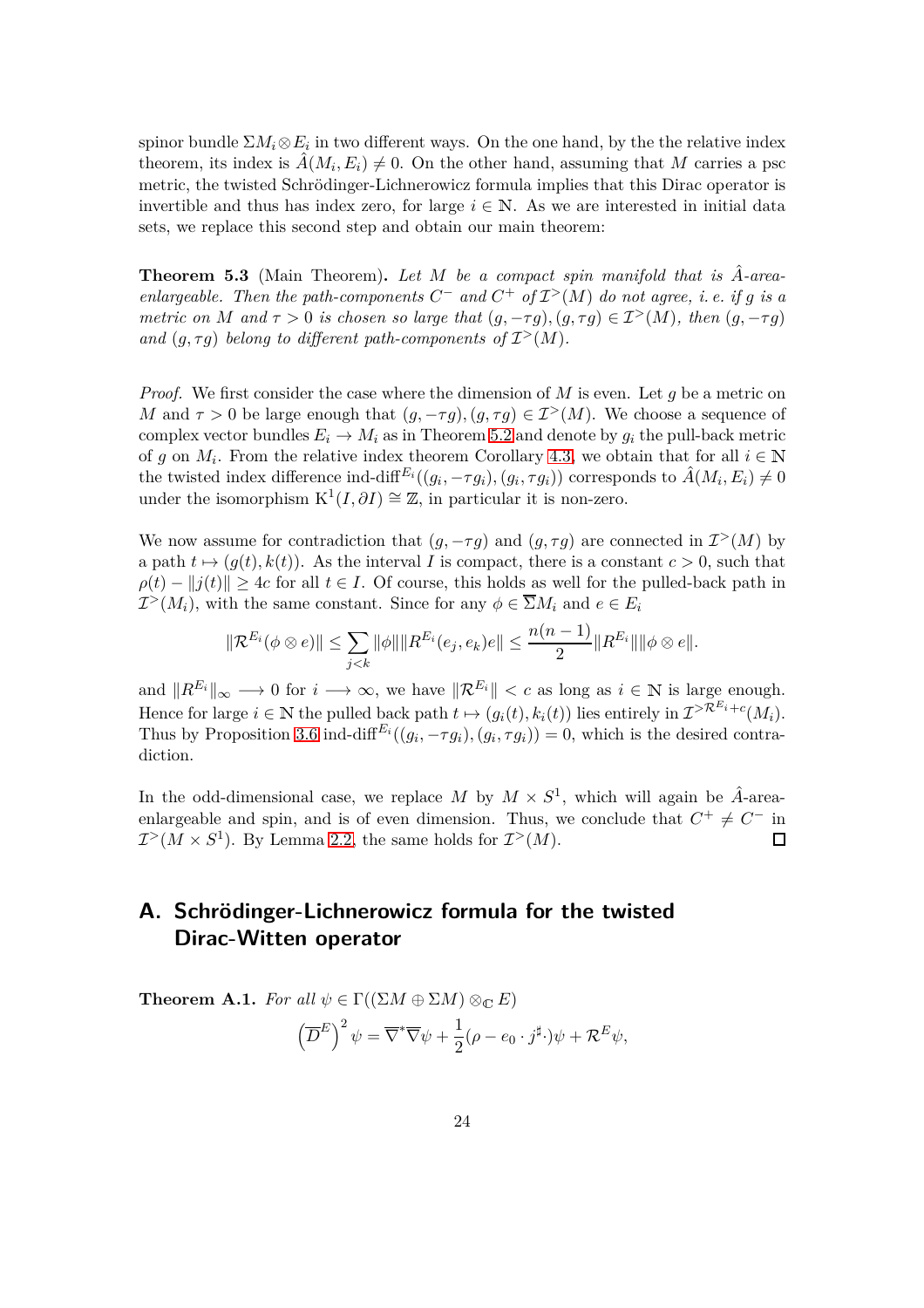*where*  $\rho$  *and*  $j$  *are defined as in* [\(1\)](#page-1-0) *in terms of the pair*  $(g, k)$  *and*  $\mathcal{R}^E(\phi \otimes e) = \sum_{i < j} e_i$ .  $e_j\cdot\phi\otimes R^E(e_i,e_j)e$  for  $\phi\otimes e\in (\Sigma_pM\oplus \Sigma_pM)\otimes_{\mathbb{C}} E_p$  and an orthonormal basis  $(e_1,\ldots,e_n)$  $\alpha f T_p M, p \in M$ .

*Proof.* We show how to reduce the formula to the Schödinger-Lichnerowicz type formula in the untwisted case [\(4\)](#page-6-0), using a local calculation. For this, let  $(e_1, \ldots, e_n)$  be a local orthonormal frame. Without loss of generality, we may assume that  $\psi$  can be written locally as  $\phi \otimes e$  as everything is linear. Then

$$
\left(\overline{D}^{E}\right)^{2}(\phi \otimes e) = \sum_{i,j} e_{i} \cdot \overline{\nabla}_{e_{i}}(e_{j} \cdot \overline{\nabla}_{e_{j}} \phi) \otimes e + \sum_{i,j} e_{i} \cdot \overline{\nabla}_{e_{i}}(e_{j} \cdot \phi) \otimes \nabla_{e_{j}}^{E} e
$$

$$
+ \sum_{i,j} e_{i} \cdot e_{j} \cdot (\overline{\nabla}_{e_{j}} \phi) \otimes \nabla_{e_{i}}^{E} e + \sum_{i,j} e_{i} \cdot e_{j} \cdot \phi \otimes \nabla_{e_{i}}^{E} \nabla_{e_{j}}^{E} e
$$

$$
= (\overline{D}^{2} \phi) \otimes e + \sum_{i,j} e_{i} \cdot (\overline{\nabla}_{e_{i}} e_{j}) \cdot \phi \otimes \nabla_{e_{j}}^{E} e
$$

$$
- 2 \sum_{i} (\overline{\nabla}_{e_{i}} \phi) \otimes \nabla_{e_{i}}^{E} e + \sum_{i,j} e_{i} \cdot e_{j} \cdot \phi \otimes \nabla_{e_{i}}^{E} \nabla_{e_{j}}^{E} e
$$

and

$$
\overline{\nabla}^*\overline{\nabla}(\phi \otimes e) = \sum_i \overline{\nabla}^*(e_i^* \otimes \overline{\nabla}_{e_i}(\phi \otimes e))
$$
  
\n
$$
= -\sum_i \overline{\nabla}_{e_i} \overline{\nabla}_{e_i}(\phi \otimes e) - \sum_i e_0 \cdot k(e_i, -)^{\sharp} \cdot \overline{\nabla}_{e_i}(\phi \otimes e) + \sum_i \overline{\nabla}_{\nabla_{e_i}e_i}(\phi \otimes e)
$$
  
\n
$$
= -\sum_i (\overline{\nabla}_{e_i} \overline{\nabla}_{e_i} \phi) \otimes e - 2\sum_i (\overline{\nabla}_{e_i} \phi) \otimes \nabla_{e_i}^E e - \sum_i \phi \otimes \nabla_{e_i}^E \nabla_{e_i}^E e
$$
  
\n
$$
- \sum_i e_0 \cdot k(e_i, -)^{\sharp} \cdot (\overline{\nabla}_{e_i} \phi) \otimes e - \sum_i e_0 \cdot k(e_i, -)^{\sharp} \cdot \phi \otimes \nabla_{e_i}^E e
$$
  
\n
$$
+ \sum_i (\overline{\nabla}_{\nabla_{e_i}e_i} \phi) \otimes e + \sum_i \phi \otimes \nabla_{\nabla_{e_i}e_i}^E e
$$
  
\n
$$
= (\overline{\nabla}^*\overline{\nabla}\phi) \otimes e - 2\sum_i (\overline{\nabla}_{e_i} \phi) \otimes \nabla_{e_i}^E e - \sum_i \phi \otimes \nabla_{e_i}^E \nabla_{e_i}^E e
$$
  
\n
$$
- \sum_i e_0 \cdot k(e_i, -)^{\sharp} \cdot \phi \otimes \nabla_{e_i}^E e + \sum_i \phi \otimes \nabla_{\nabla_{e_i}e_i}^E e
$$

using  $\overline{\nabla}_X \psi = \nabla_X \psi - \frac{1}{2}$  $\frac{1}{2}e_0 \cdot k(X, -)^{\sharp} \cdot \psi$  and that the formal adjoint of  $\nabla$  is given by  $\nabla^* \colon \alpha \otimes \psi \mapsto -\sum_j \nabla_{e_j} (\alpha \otimes \psi)(e_j) = -\sum_j \nabla_{e_j} (\alpha(e_j)\psi) + \sum_j \alpha(\nabla_{e_j} e_j)\psi, \ \alpha \in \Omega^1(M).$ Noting that

$$
\sum_{i,j} e_i \cdot (\overline{\nabla}_{e_i} e_j) \cdot \phi \otimes \nabla_{e_j}^E e = \sum_{i,j,k} g(\nabla_{e_i} e_j, e_k) e_i \cdot e_k \cdot \phi \otimes \nabla_{e_j}^E e + \sum_{i,j} k(e_i, e_j) e_i \cdot e_0 \cdot \phi \otimes \nabla_{e_j}^E e
$$
\n
$$
= -\sum_{i,j,k} g(e_j, \nabla_{e_i} e_k) e_i \cdot e_k \cdot \phi \otimes \nabla_{e_j}^E e + \sum_j k(-, e_j)^{\sharp} \cdot e_0 \cdot \phi \otimes \nabla_{e_j}^E e
$$
\n
$$
= -\sum_{i,j} e_i \cdot e_j \cdot \phi \otimes \nabla_{\nabla_{e_i} e_j}^E e - \sum_i e_0 \cdot k(e_i, -)^{\sharp} \cdot \phi \otimes \nabla_{e_i}^E e
$$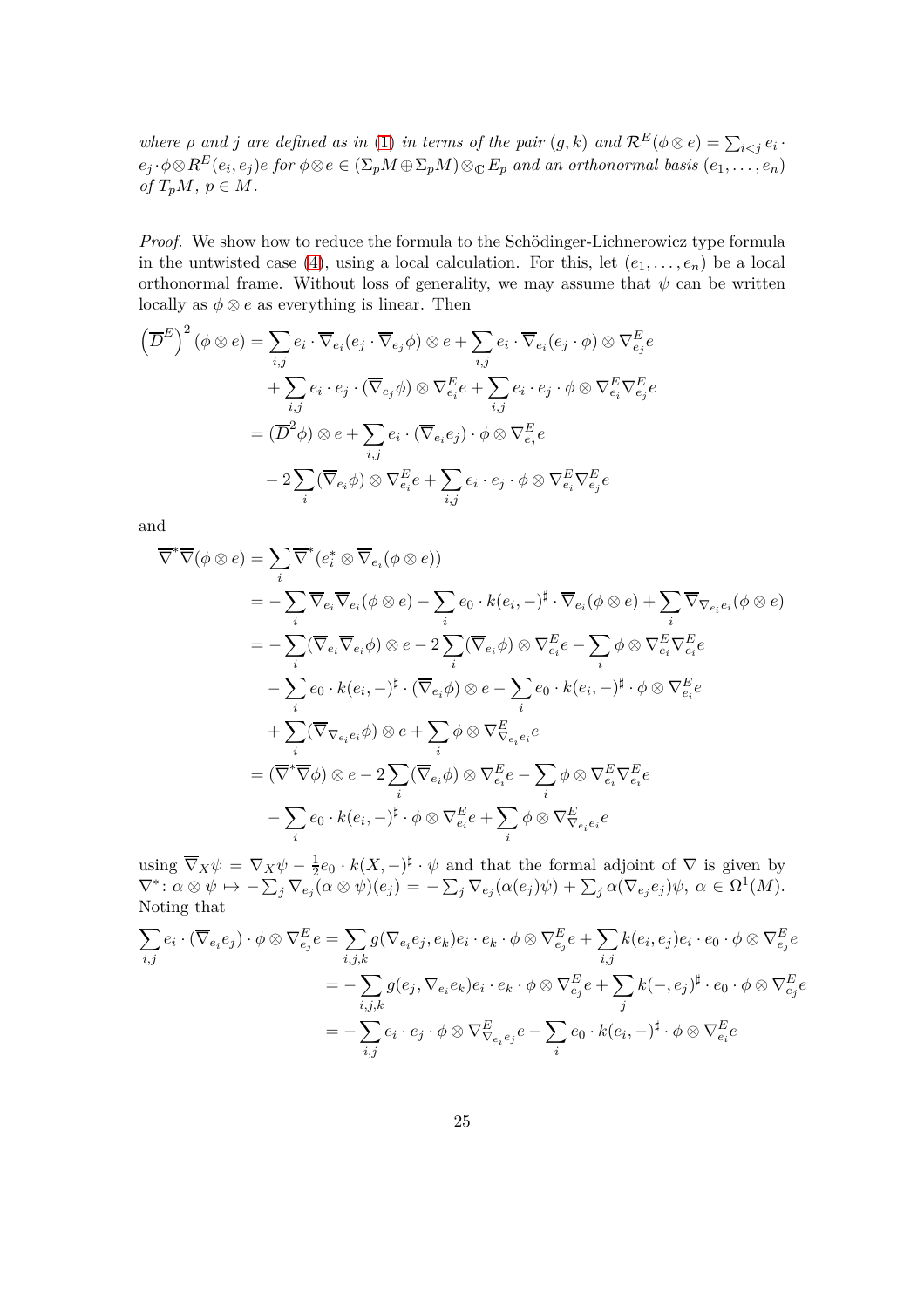this implies

$$
\left(\overline{D}^E\right)^2 (\phi \otimes e) - \overline{\nabla}^* \overline{\nabla} (\phi \otimes e) = (\overline{D}^2 \phi) \otimes e - (\overline{\nabla}^* \overline{\nabla} \phi) \otimes e - \sum_{i \neq j} e_i \cdot e_j \cdot \phi \otimes \nabla^E_{\overline{\nabla} e_i} e_j e
$$

$$
+ \sum_{i \neq j} e_i \cdot e_j \cdot \phi \otimes \nabla^E_{e_i} \nabla^E_{e_j} e.
$$

Using the untwisted Schrödinger-Lichnerowicz type formula [\(4\)](#page-6-0), the first two terms compute to  $\frac{1}{2}(\rho - e_0 \cdot j^{\sharp})\phi \otimes e$ . Thus it remains to identify the remaining terms with  $\mathcal{R}^E(\phi \otimes e)$ :

$$
\mathcal{R}^{E}(\phi \otimes e) = \sum_{i < j} e_i \cdot e_j \cdot \phi \otimes R^{E}(e_i, e_j)e
$$
\n
$$
= \sum_{i < j} e_i \cdot e_j \cdot \phi \otimes (\nabla_{e_i}^{E} \nabla_{e_j}^{E} - \nabla_{e_j}^{E} \nabla_{e_i}^{E} - \nabla_{\nabla_{e_i}e_j}^{E} + \nabla_{\nabla_{e_j}e_i}^{E})e
$$
\n
$$
= \sum_{i \neq j} e_i \cdot e_j \cdot \phi \otimes (\nabla_{e_i}^{E} \nabla_{e_j}^{E} - \nabla_{\nabla_{e_i}e_j}^{E})e.
$$

#### <span id="page-25-3"></span>**References**

- <span id="page-25-5"></span>[1] Bernd Ammann and Jonathan Glöckle. Dominant energy condition and spinors on Lorentzian manifolds. [ArXiV:2103.11032,](https://arxiv.org/abs/2103.11032) 2021.
- <span id="page-25-4"></span>[2] Daniel Azagra, Juan Ferrera, Fernando López-Mesas, and Yenny Rangel. Smooth approximation of Lipschitz functions on Riemannian manifolds. *J. Math. Anal. Appl.*, 326(2):1370–1378, 2007.
- <span id="page-25-2"></span>[3] Christian Bär, Paul Gauduchon, and Andrei Moroianu. Generalized cylinders in semi-Riemannian and spin geometry. *Math. Z.*, 249(3):545–580, 3 2005.
- [4] Antonio N. Bernal and Miguel Sánchez. Smoothness of time functions and the metric splitting of globally hyperbolic spacetimes. *Comm. Math. Phys.*, 257(1):43– 50, 2005.
- <span id="page-25-6"></span><span id="page-25-0"></span>[5] Boris Botvinnik, Johannes Ebert, and Oscar Randal-Williams. Infinite loop spaces and positive scalar curvature. *Invent. Math.*, 209(3):749–835, 2017.
- <span id="page-25-1"></span>[6] Christian Bär and Werner Ballmann. Boundary value problems for elliptic differential operators of first order. *Surv. Differ. Geom.*, 17, 01 2011.
- [7] Diarmuid Crowley, Thomas Schick, and Wolfgang Steimle. Harmonic spinors and metrics of positive curvature via the Gromoll filtration and Toda brackets. *J. Topol.*, 11(4):1077–1099, 2018.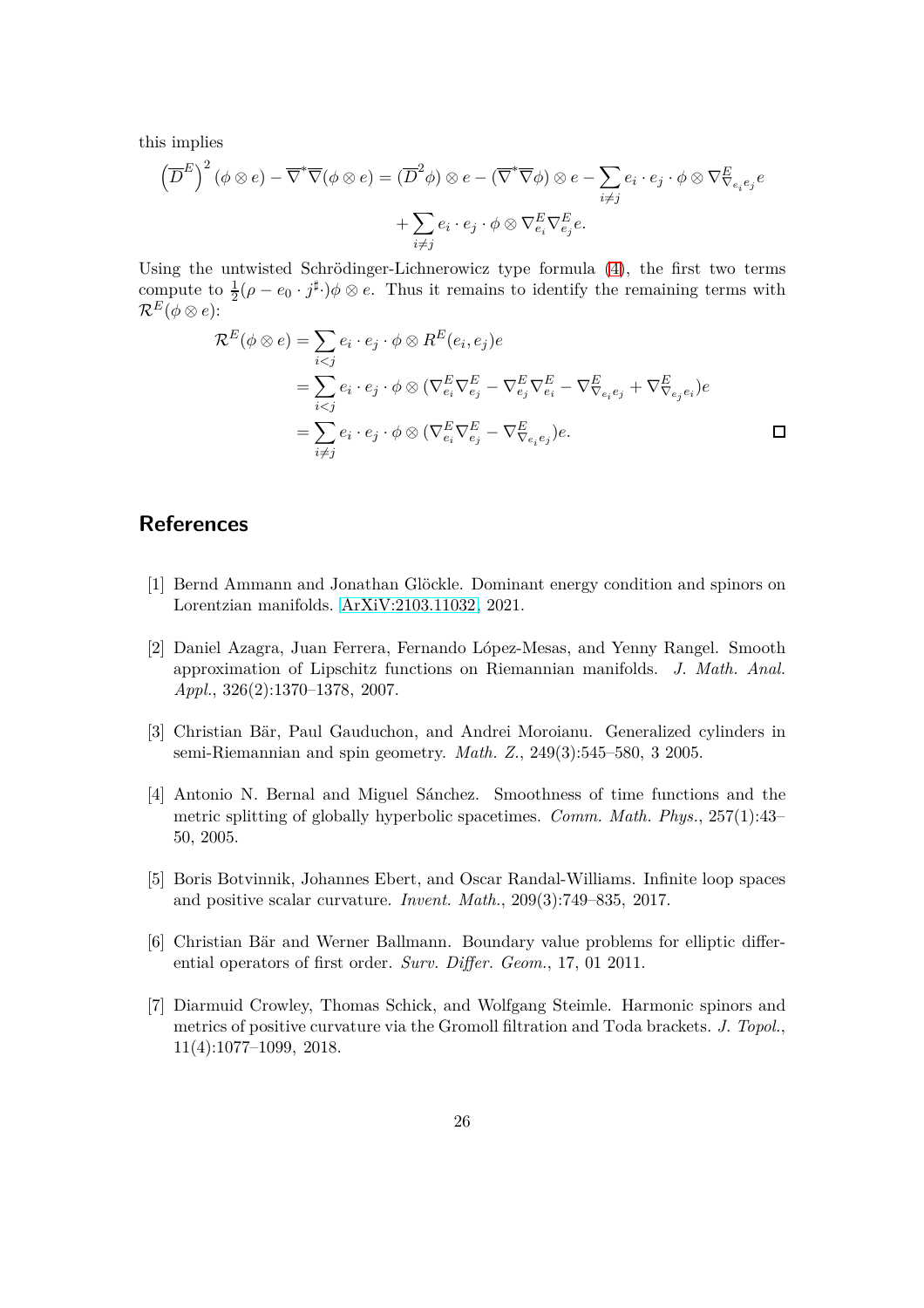- <span id="page-26-10"></span><span id="page-26-8"></span>[8] Jacques Dixmier and Adrien Douady. Champs continus d'espaces hilbertiens et de *c* ∗ -algèbres. *Bulletin de la Société Mathématique de France*, 91:227–284, 1963.
- <span id="page-26-5"></span>[9] Johannes Ebert. Elliptic regularity for dirac operators on families of noncompact manifolds. [ArXiV:1608.01699,](https://arxiv.org/abs/1608.01699) 2018.
- <span id="page-26-0"></span>[10] Gregory J. Galloway, Marcus A. Khuri, and Eric Woolgar. The topology of general topological models. [ArXiV:2010.06739,](https://arxiv.org/abs/2010.06739) 2020.
- <span id="page-26-11"></span>[11] Jonathan Glöckle. Homotopy of the space of initial values satisfying the dominant energy condition strictly. [ArXiV:1906.00099,](https://arxiv.org/abs/1906.00099) 2019.
- <span id="page-26-3"></span>[12] Robert E. Greene. Complete metrics of bounded curvature on noncompact manifolds. *Arch. Math. (Basel)*, 31(1):89–95, 1978/79.
- <span id="page-26-4"></span>[13] Mikhael Gromov and H. Blaine Lawson, Jr. Spin and scalar curvature in the presence of a fundamental group. I. *Ann. of Math.* (2), 111(2):209–230, 1980.
- [14] Mikhael Gromov and H. Blaine Lawson, Jr. Positive scalar curvature and the Dirac operator on complete Riemannian manifolds. *Inst. Hautes Études Sci. Publ. Math.*, 58:83–196 (1984), 1983.
- <span id="page-26-7"></span><span id="page-26-6"></span>[15] Bernhard Hanke and Thomas Schick. Enlargeability and index theory. *J. Differential Geom.*, 74(2):293–320, 2006.
- <span id="page-26-1"></span>[16] Bernhard Hanke and Thomas Schick. Enlargeability and index theory: infinite covers. *K-Theory*, 38(1):23–33, 2007.
- <span id="page-26-13"></span>[17] Stephen W. Hawking and George F. R. Ellis. *The large scale structure of space-time*. Cambridge University Press, London-New York, 1973. Cambridge Monographs on Mathematical Physics, No. 1.
- <span id="page-26-12"></span>[18] H. Blaine Lawson, Jr. and Marie-Louise Michelsohn. *Spin Geometry*. Princeton University Press, Princeton, 1989.
- <span id="page-26-9"></span>[19] Olaf Müller and Marc Nardmann. Every conformal class contains a metric of bounded geometry. *Math. Ann.*, 363(1-2):143–174, 2015.
- <span id="page-26-2"></span>[20] Olaf Müller and Nikolai Nowaczyk. A universal spinor bundle and the Einstein-Dirac-Maxwell equation as a variational theory. *Lett. Math. Phys.*, 107:933–961, 2017.
- [21] Thomas Parker and Clifford H. Taubes. On Witten's proof of the positive energy theorem. *Comm. Math. Phys.*, 84:223–238, 1982.